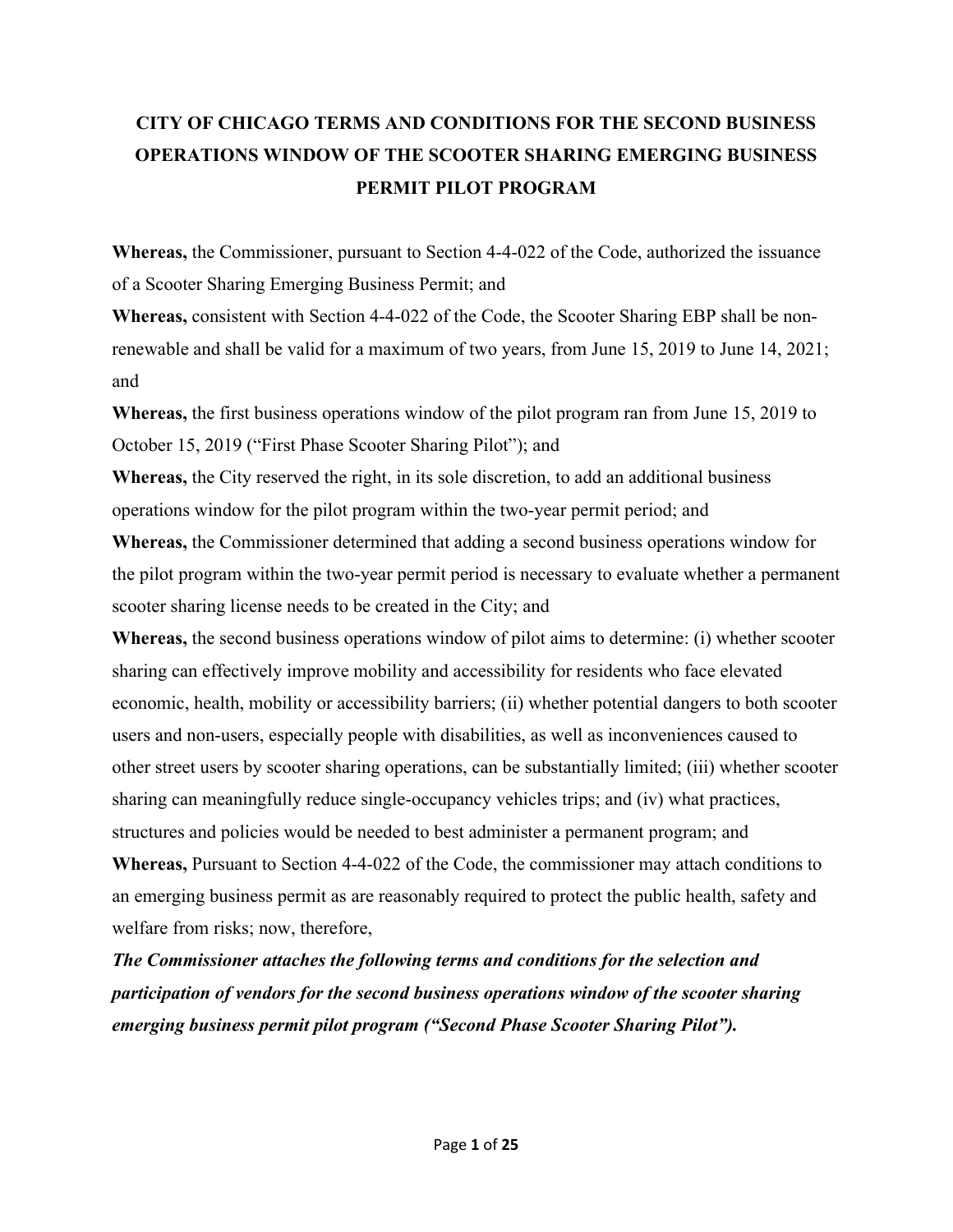#### **I. Definitions.**

For purposes of the terms and conditions for the Second Phase Scooter Sharing Pilot program, the following definitions shall apply:

"First Phase Scooter Sharing Pilot" means the part of the pilot program that allowed a scooter sharing business on an experimental basis during the first business operations window that ran from June 15, 2019 to October 15, 2019.

"Business operations window" means the time period(s) within the term of the scooter sharing EBP in which vendors are allowed to conduct business operations, i.e., offering scooter rental services in accordance with the terms of the scooter sharing EBP.

"City" means the City of Chicago.

"Code" means the Municipal Code of Chicago.

"Commissioner" means the City's Commissioner of Business Affairs and Consumer Protection.

"Lock-to scooter" means a scooter which has a mechanism that enables the scooter to be locked to a fixed physical object when the user ends a trip. To qualify as a "lock-to scooter" the lock on the scooter must be engaged to end a ride.

"Pilot Area" means the geographic area in which a vendor's scooters may be rented from and end a trip, subject to the terms of the pilot program, and all generally applicable parking rules and restrictions. The pilot area for the Second Phase Scooter Sharing Pilot program shall be the portion of the City shown in the attached Second Phase Scooter Sharing Pilot Area Map.

"Priority Sub-Area" means the geographic area within the Second Phase Scooter Sharing Pilot Area designated as a sub-area as shown in the attached Second Phase Scooter Sharing Pilot Area Map.

"Pilot program" means the program created to allow a scooter sharing business on an experimental basis during a business operations window.

"Scooter Sharing EBP" means a scooter sharing emerging business permit issued to an eligible applicant by the Commissioner to participate in the pilot program pursuant to Section 4-4-022 of the Code.

"Scooter" means a low-speed electric mobility device, as that term is defined in Section 9-4-010 of the Code. In Section 9-4-010 of the Code, the term "Low-speed electric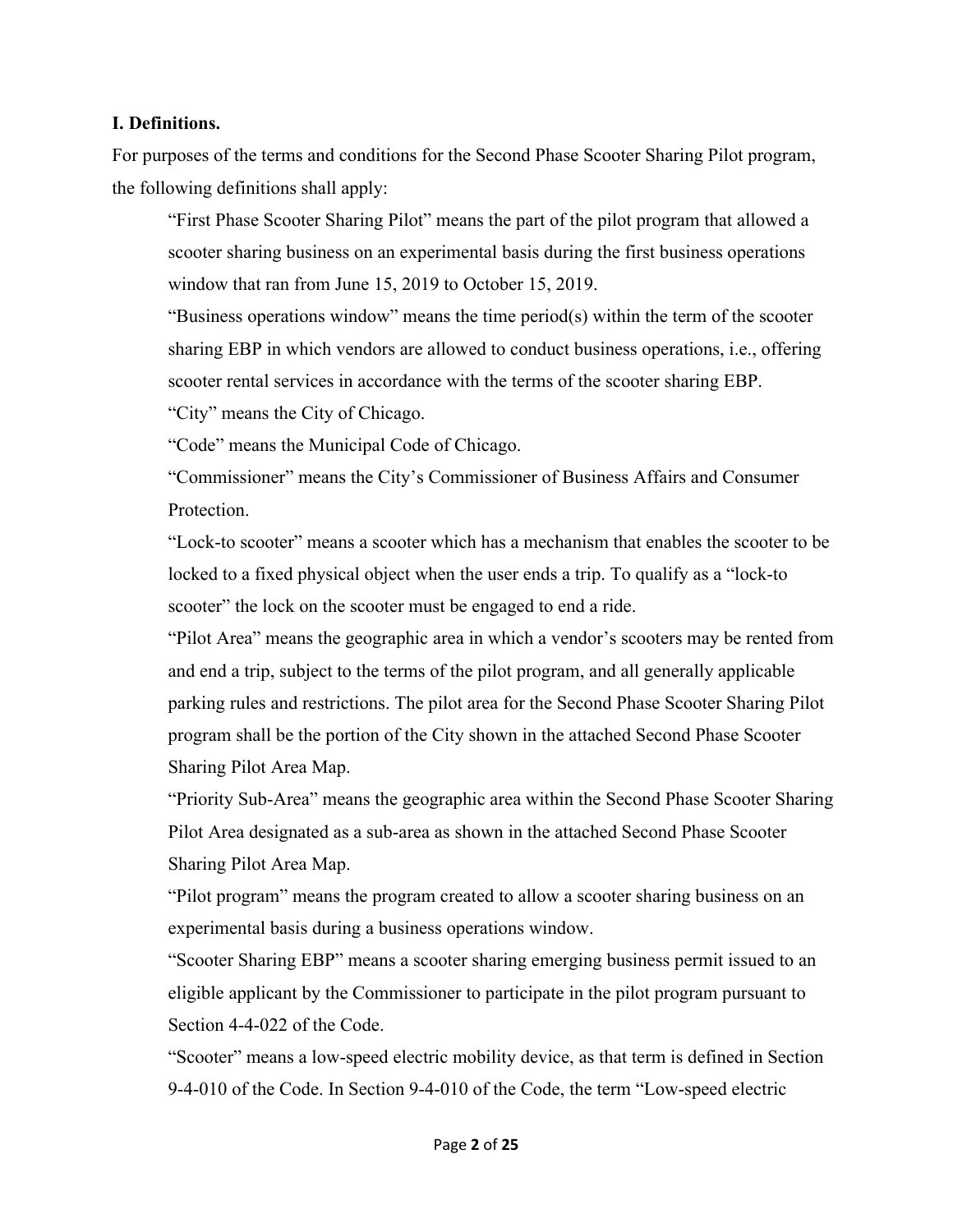mobility device" is defined as "a device which: (i) has no operable pedals; (ii) is no more than 26 inches wide; (iii) weighs less than 100 pounds; and (iv) is powered by an electric motor that is capable of propelling the device with or without human propulsion at a maximum speed of 15 miles per hour on a paved level surface."

"Second Phase Scooter Sharing Pilot" means the part of the pilot program that would allow a scooter sharing business on an experimental basis during the second business operations window. The Commissioner may change the dates of the second business operations window.

"Vendor" means a business entity that has been issued a scooter sharing EBP to participate in the Pilot program.

## **II. Eligibility Criteria to participate in Second Phase Scooter Sharing Pilot Program.**

To be eligible for consideration to participate in the Second Phase Scooter Sharing Pilot program, an applicant must meet or obtain a "pass" grade in all of the following requirements as determined by the Commissioner or her designees:

- 1. **Good Standing.** The applicant must be a participant in the First Phase Scooter Sharing Pilot that is in good standing with the City regarding all taxes and fees associated with participation in the First Phase Scooter Sharing Pilot.
- 2. **Scooter Safety.** The Applicant must:
	- i. provide images, specifications and descriptions of each type of scooter that it plans to deploy.
	- ii. provide documentation that applicant's scooters that it plans to deploy meet the City's low-speed electric mobility device requirements, as defined in Section 9-4-010 of the Code.
	- iii. outline measures that it takes to ensure that deployed scooters are safe for operation and to address scooter safety issues that it discovers during the pilot or those discovered by the City or any other person.
	- iv. provide a plan for maintaining rider safety during COVID-19 outbreak, including device cleaning protocols and outreach and education plan adapted for outbreak.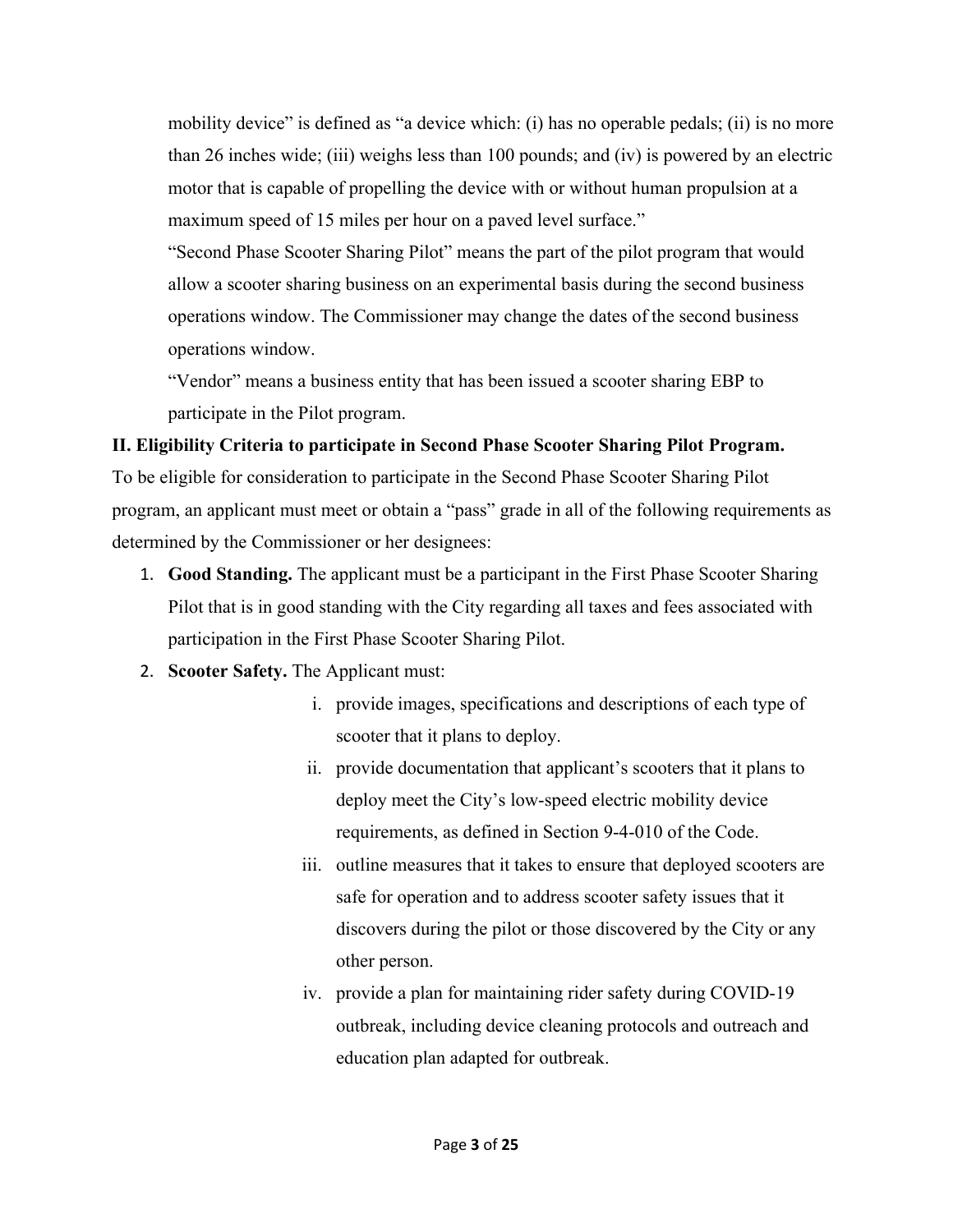3. **Proof of Insurance.** The applicant shall produce proof with its application package that it has obtained commercial general liability insurance, with limits of not less than \$5,000,000 per occurrence, for bodily injury, personal injury and property damage. The insurance policy shall: (1) be issued by an insurer authorized to insure in Illinois; (2) name the City of Chicago as additional insured on a primary, noncontributory basis for any liability arising directly or indirectly from the vendor's operations; and (3) include a provision requiring 30 days' advanced notice to the Commissioner prior to cancellation or lapse of the policy. The applicant shall maintain the insurance required under this paragraph in full force and effect for the duration of the pilot period. In addition, the applicant shall: (i) indemnify, defend and hold harmless the City against any additional or uncovered third party claims arising out of or caused directly or indirectly by the vendor's scooter operations, including any claims against the City by the any customer of the vendor, the vendor's employees or agents claiming injury or losses while operating the vendor's scooter which is alleged to have resulted in whole or in part from the condition of the public way; and (ii) cover the cost for any damage to the public way or other city property arising out of or caused by the applicant's scooter operations.

#### 4. **Operational Minimum Standards.** The applicant must:

- i. ascertain that it has its own Internet-enabled application or digital platform that is not supported by another applicant's Internet-enabled application or digital platform for running the applicant's scooter sharing business.
- ii. describe its plan to procure, prepare and have ready 1,667 operational scooters on the first day of the pilot.
- iii. describe its plan to procure, prepare and have ready 3,334 operational scooters on the 29<sup>th</sup> day of the pilot.
- iv. describe its staffing plan to ensure that it has sufficient staff to fully manage the number of scooters it is required to deploy on the first day of the pilot and to manage all scooters that it is required to deploy throughout the pilot program so that it would be fully responsive to concerns from the public and the City and sister agencies 24 hours a day, 7 days a week during the second business operations window.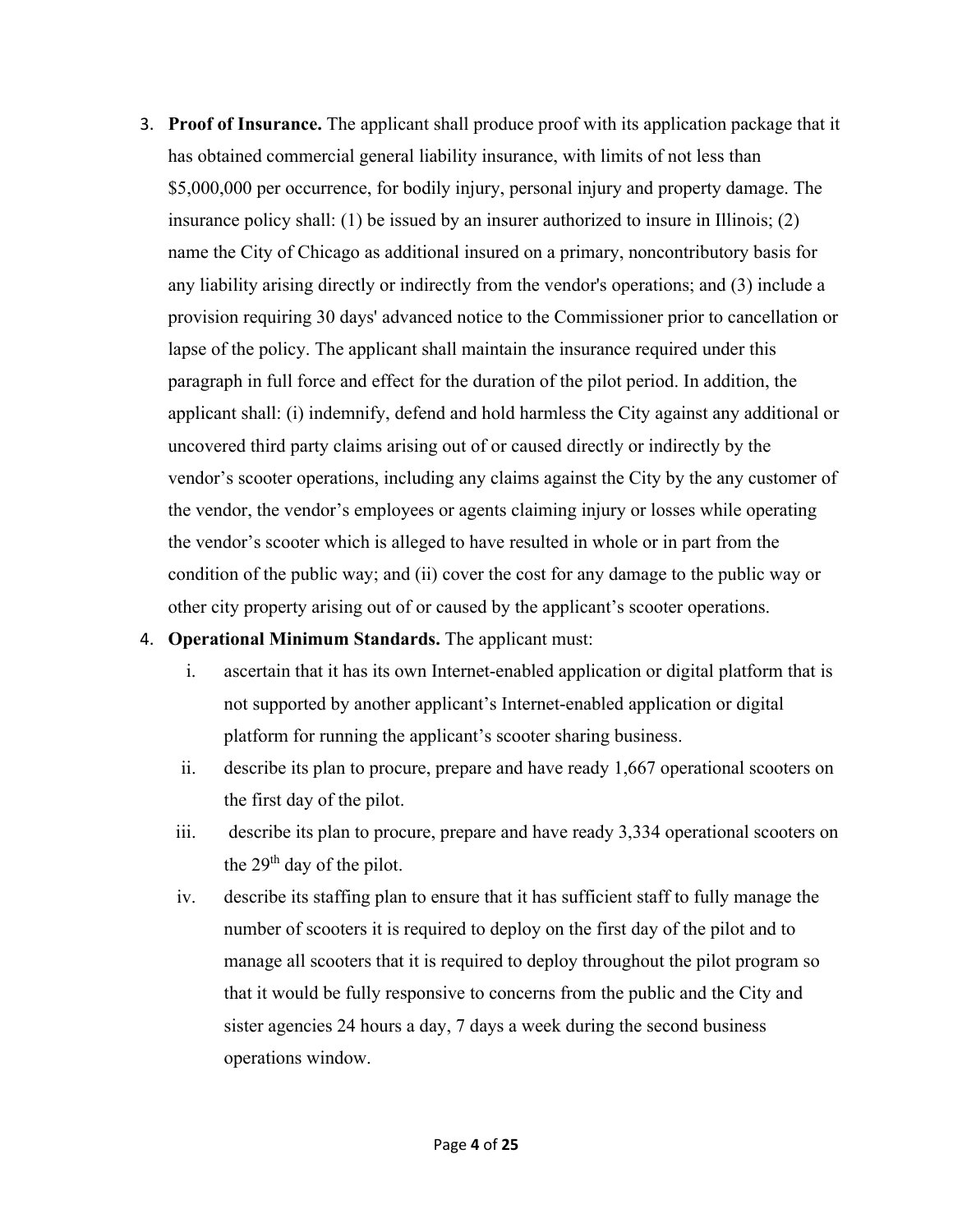- 5. **Previous license revocation or suspensions.** The applicant must demonstrate that no governmental entity in the U.S. has successfully revoked its scooter sharing license within the past 2 years.
- 6. **Administrative fee.** An applicant shall commit to pay an administrative fee of \$120-perscooter (the equivalent of \$1-per-day-per-scooter during the second business operations window of the pilot program) to cover costs incurred by the City in relation to the pilot program. These may include costs related to administration, monitoring, and use of the public way.
- 7. **Complete application.** To be considered for participation in the Second Phase Scooter Sharing Pilot program, an applicant must submit a complete application, as determined by the Commissioner, no later than June 25, 2020 at 10:00 a.m. in the Central Time Zone. The permit application packet must contain updated information regarding:
	- (i) The applicant's information:
		- A. Business Name;
		- B. Business Phone;
		- C. Contact Person;
		- D. Contact Person Phone;
		- E. Contact Person Email;
		- F. Business Mailing Address;
	- (ii) The applicant's controlling persons' information (if not already provided or if there was a change to the applicant's controlling persons' information):
		- A. Full name, residence address, business address, business, home and cellular telephone numbers, and e-mail address;
		- B. The name and telephone number of an emergency contact person; and
		- C. Date of birth and social security number.
	- (iii) The applicant's private property use permission as provided in Paragraph VII(1) of this terms and conditions document.
	- (iv) Submission of applications: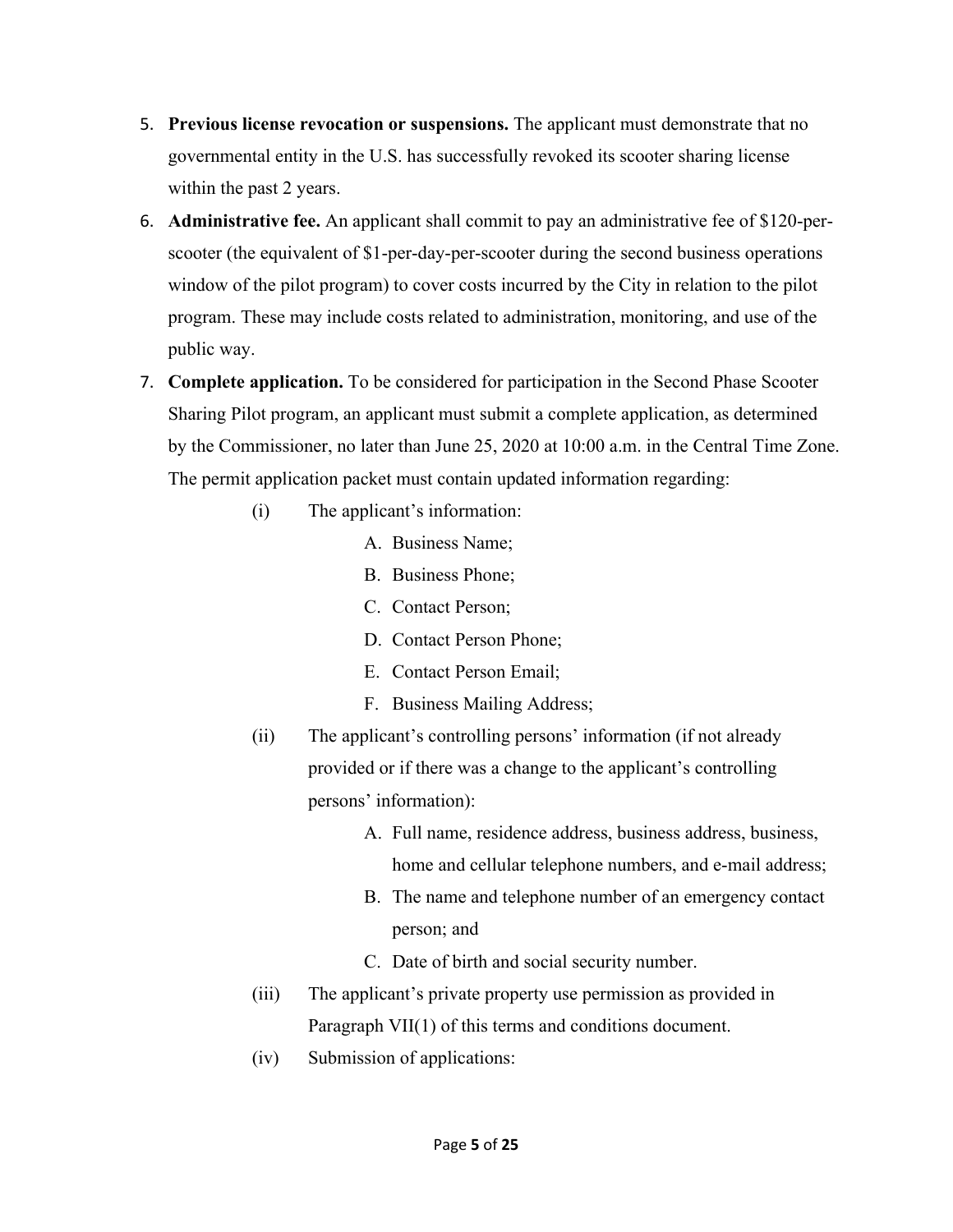- A. The City of Chicago will only consider completed applications received by June 25, 2020 at 10:00 a.m. in the Central Time Zone.
- B. Applications must be submitted digitally in PDF format to Esau Orduno at: esau.orduno@cityofchicago.org.
- C. Applicants must identify responses as corresponding to each paragraph that requires a response from the applicant.
- D. Responses to Part III, Paragraphs 4-10 must be limited to 24 total pages, exclusive of appendix. Applicant must use no less than 11-point font. Diagrams, graphics, images and maps in an appendix will not count against the page total. However, excessive appendix text may not be considered in the selection process.

## **III. Applicant ranking Criteria.**

- **1. General.** The applicant ranking criteria in this Part III will be evaluated by reviewing each criteria item and assigning a score of 1-4 based on the rubric set forth below. The scores for all criteria items in each category will then be added up to create a category score. All category scores will then be weighted according to Paragraph III(3) and added together so that the final ranking score will be based on a total of 100 possible points.
- **2. Scoring Rubric.** Except as otherwise provided in Paragraph III(10) and Paragraph III(11) of this terms and conditions document, the following scoring rubric shall be used to evaluate applicants' responses to each qualification criteria items in each of the categories specified in this Part III of this terms and conditions document:

"1" ratings will be given to responses that include rudimentary solutions, demonstrating the minimum level of commitment and ability to solve known challenges and concerns and meeting the minimum requirements.

"2" ratings will be given to responses that include basic or typical, but unexceptional solutions, demonstrating a moderate level of commitment and ability to solving known challenges and concerns and meeting the minimum requirements.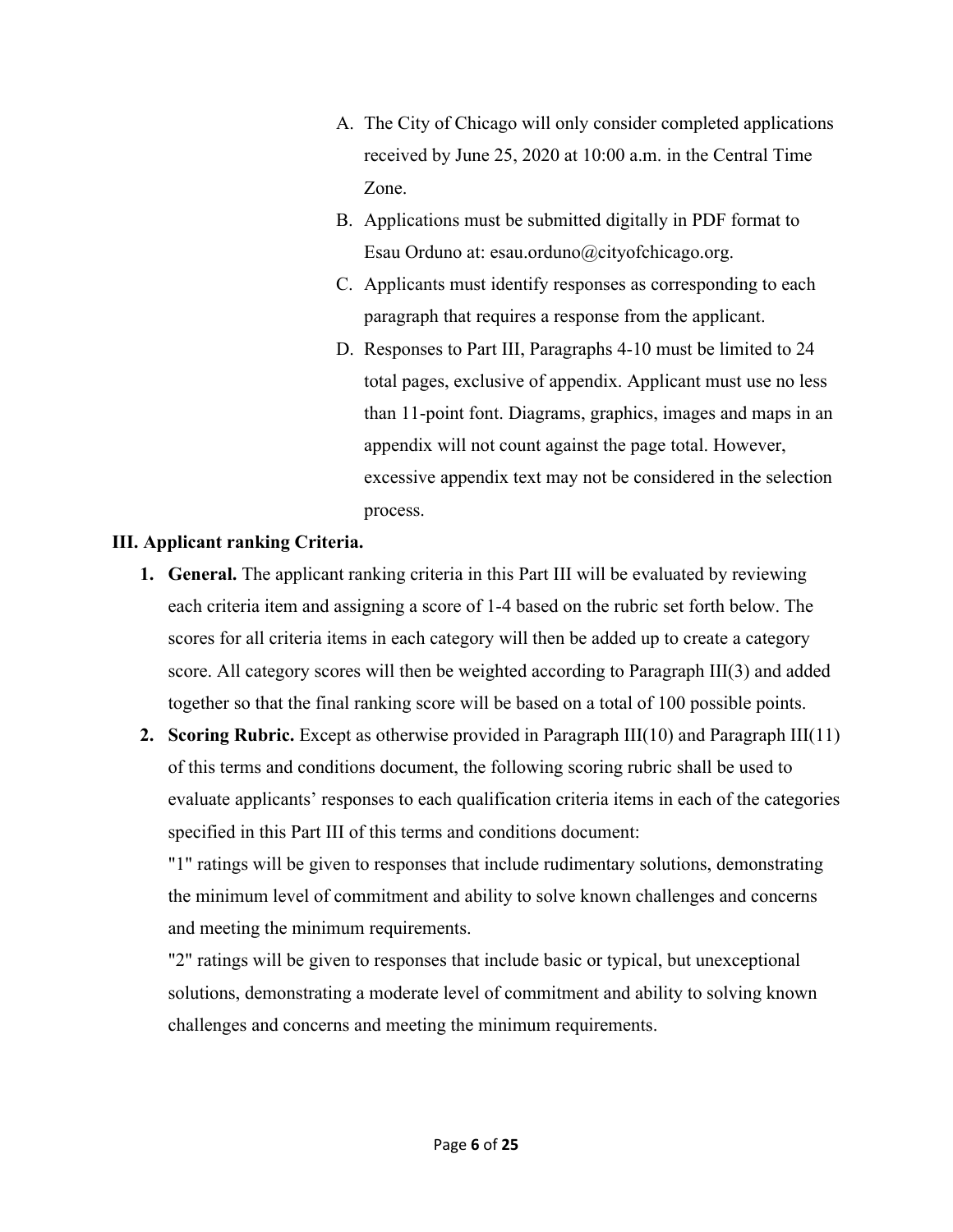"3" ratings will be given to responses that include significantly more detailed and specific approaches demonstrating a higher level of commitment and ability to solving known challenges and concerns and significantly exceeding the minimum requirements. "4" ratings will be given to responses that include robust, unique, highly specific or innovative approaches demonstrating the highest level of commitment and ability to solving known challenges and concerns and substantially exceeding the minimum requirements.

#### **3. Category Score Weights**

| Paragraph 4: Community Safety and Considerations                          | 15% |
|---------------------------------------------------------------------------|-----|
| Paragraph 5: Accessibility and Consideration for People with Disabilities | 15% |
| Paragraph 6: Equity                                                       | 15% |
| Paragraph 7: Education, Outreach and Rider Safety                         | 12% |
| Paragraph 8: Operations                                                   | 15% |
| Paragraph 9: Technology and Innovation                                    | 3%  |
| Paragraph 10: Experience and Qualifications                               | 10% |
| Paragraph 11: Past Performance                                            | 15% |

## **4. Community Safety and Consideration (15%)**

The applicant's plan to reduce danger and inconvenience to non-riders caused by scooters and rider behavior. The applicant must describe the following:

- i. specific operational plans, educational tools, incentives, disincentives and technologies to improve proper device parking that ensures non-rider safety and comfort. The applicant is encouraged to note any plans to test new solutions it did not use during the First Phase Scooter Sharing Pilot.
- ii. plans to ensure that devices are locked to appropriate objects, in accordance with Paragraph VII(12) of these terms and conditions document. The applicant is required to specifically address its parking plan not to interfere with public transportation operations at bus stops and transit stations.
- iii. specific operational plans, educational tools, incentives, disincentives and technologies to reduce illegal sidewalk riding. The applicant is encouraged to include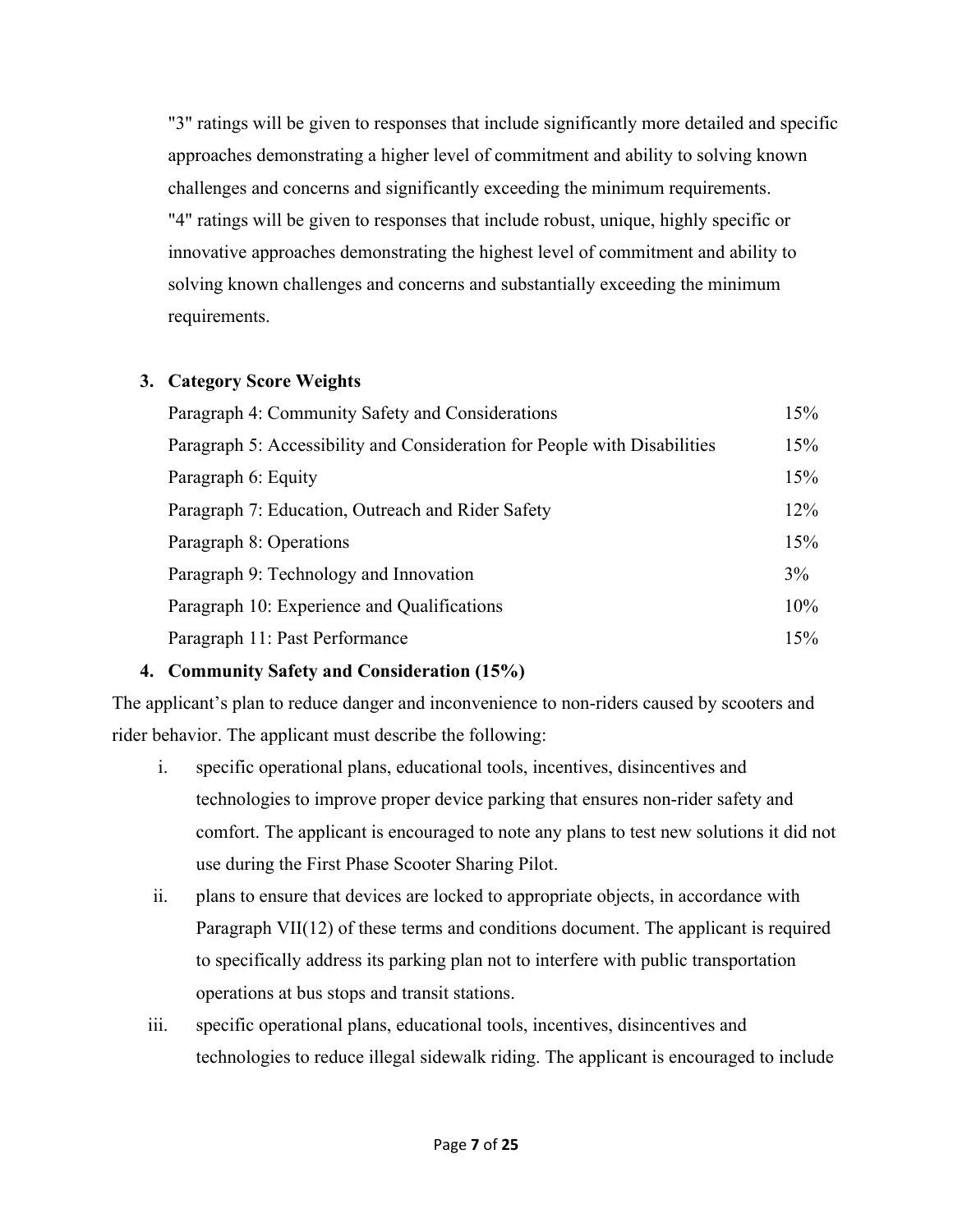plans to test new solutions that it did not use you did not use during the First Phase Scooter Sharing Pilot.

## **5. Accessibility and Consideration for People with Disabilities (15%)**

The applicant's plan to specifically reduce danger to people with disabilities caused by its scooters and rider behavior as well as plans to make its service accessible to people with disabilities. The applicant must describe the following:

- i. plan to prevent devices from impeding use of the public way by people with disabilities, including its plan to rectify any impediment to using the public way by people with disabilities as quickly as possible.
- ii. specific plans to employ auditory and visual signals to help alert non-riders who are deaf/hard of hearing or blind/visually-impaired.
- iii. any plan to offer adaptive devices that expand access to its service for people with various physical disabilities.
- iv. plan to provide an accessible app, website and phone support service. The applicant must include plans to ensure people with disabilities can easily report issues pertaining to the pilot program.

# **6. Equity (15%)**

The applicant's plan to ensure that its service will help meet the City's goal of effectively improving mobility and accessibility for residents who face elevated economic, health, social, mobility and/or accessibility barriers. The applicant must describe the following:

- i. plan to meet the priority area distribution requirements, as provided in Paragraph VII(11). The applicant must include its plan to ensure devices are accessible in priority areas throughout the day.
- ii. specific education, engagement and outreach plan for residents in Priority Areas.
- iii. plan to improve access to its service over the First Phase Scooter Sharing Pilot for people without a bank account. The applicant must include outreach and educational plans and must be specific about how it will reduce onerous and complicated requirements and processes.
- iv. plan to improve access to its service over the First Phase Scooter Sharing Pilot for people who do not have access to a smartphone. The applicant must include outreach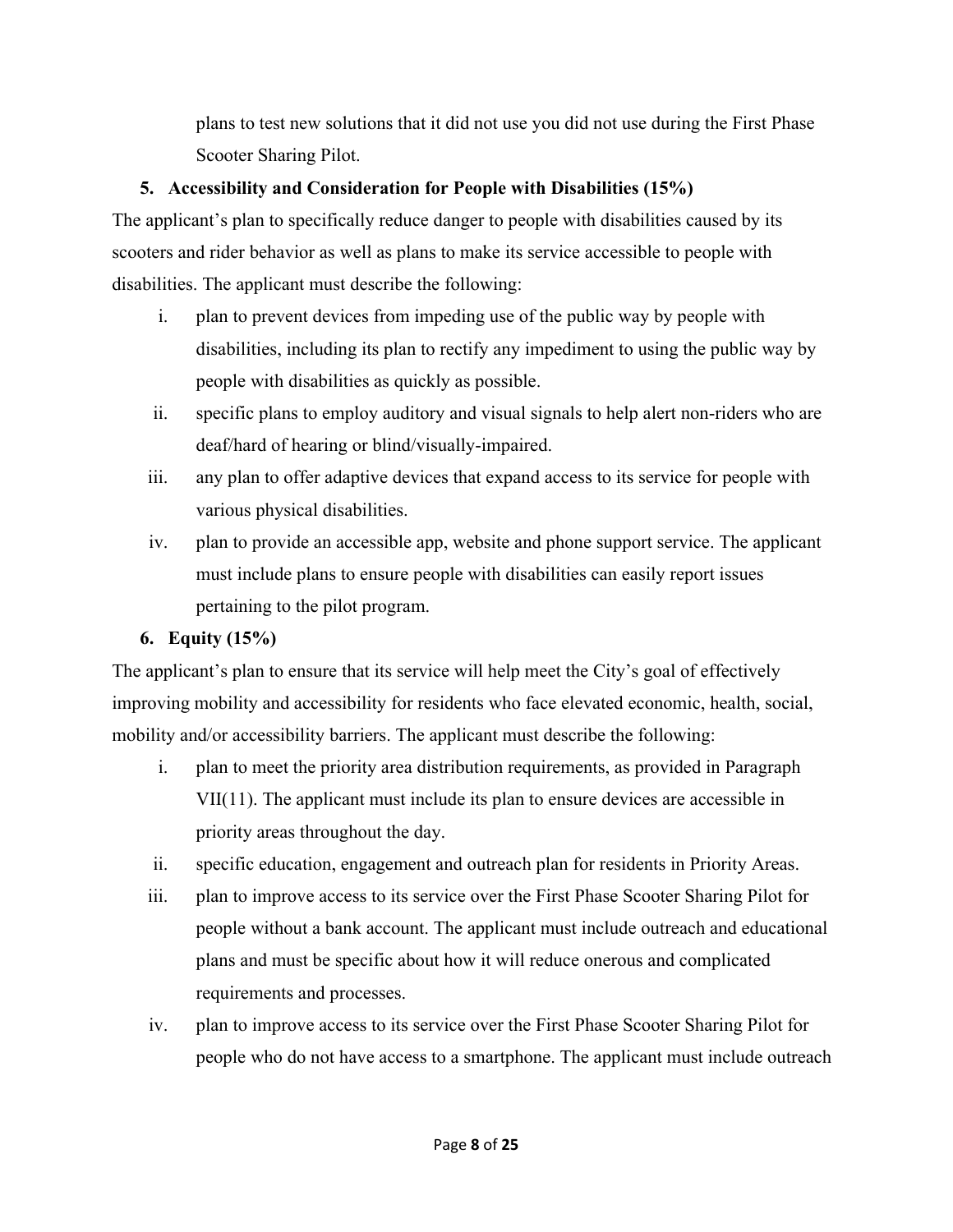and educational plans and must be specific about how it will reduce onerous and complicated requirements and processes.

- v. plan to improve access to your service over the First Phase Scooter Sharing Pilot for low-income residents, including any pricing or discount plans. The applicant must include outreach and educational plans and must be specific about how it will reduce onerous and complicated requirements and processes.
- vi. plan to improve access to its service over the First Phase Scooter Sharing Pilot for residents whose primary language is not English. The applicant must include outreach and educational plans and must be specific about how it will reduce onerous and complicated requirements and processes.

# **7. Education, Outreach and Rider Safety (12%)**

The applicant's citywide education, engagement and outreach plans as well as rider safety plans. The applicant must describe the following:

- i. citywide community engagement and outreach plan that ensures adequate education about device use and rules for both riders and non-riders. The applicant must include any specific plans for communities that were not in the First Phase Scooter Sharing Pilot area.
- ii. in-App (Internet-enabled application or digital platform) education, engagement and outreach plan for riders using its service. Such plan must include plans for first-time riders and returning riders, and must address, among other things, parking, riding and geofencing education.
- iii. plan to involve community stakeholders in its outreach and education.
- iv. plan to meet the outreach and educational requirements as outlined in Paragraph VII (13) of this terms and conditions document.
- v. plan to make helmets accessible to riders.
- vi. plan to incentivize helmet use among riders.
- vii. plan to adapt outreach and education in light of potential ongoing public health emergencies, including limited crowd sizes.

# **8. Operations (15%)**

The applicant's operations plan. The applicant must describe the following: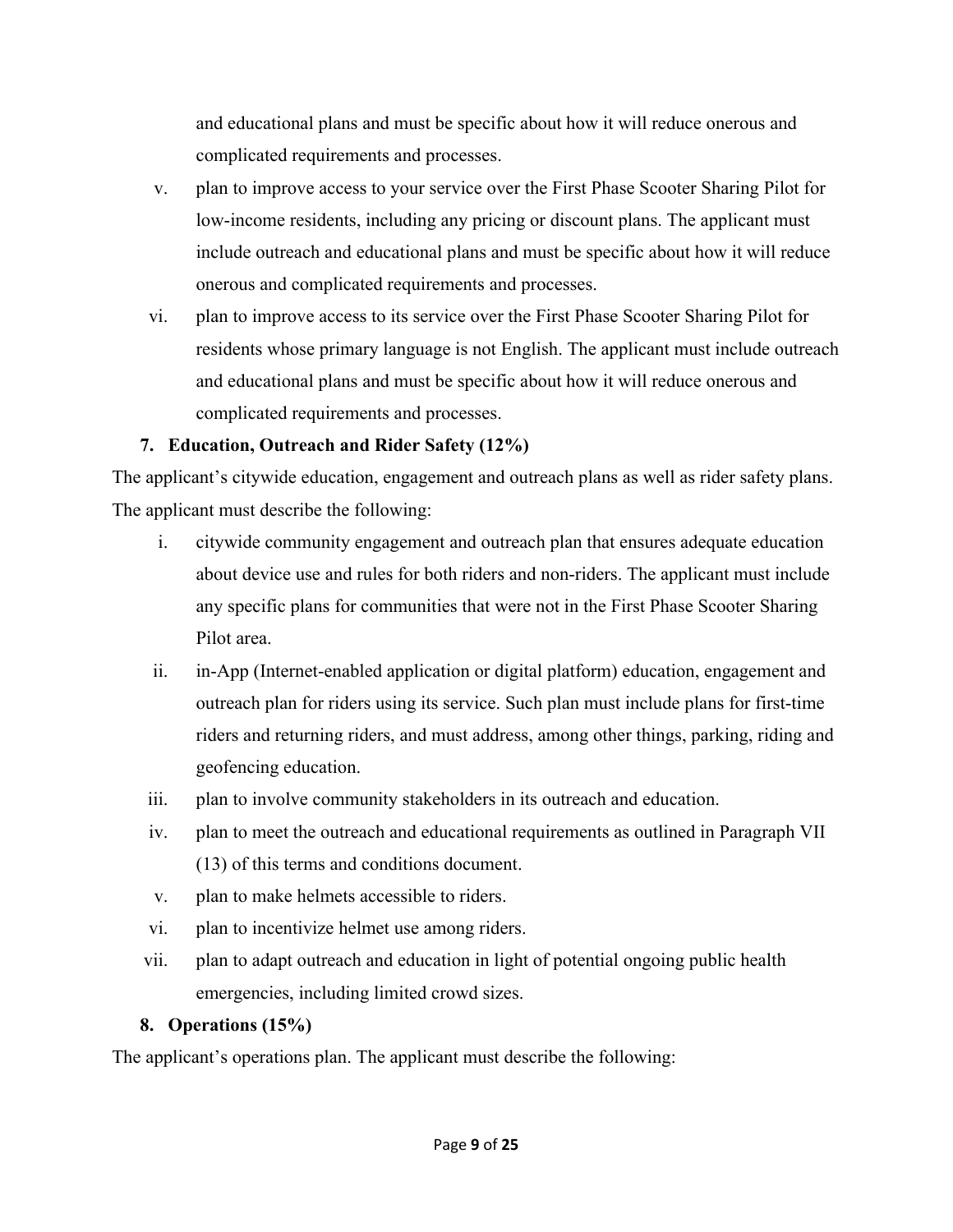- i. plan for deploying and redistributing devices, including any incentive programs to maximize optimal fleet balancing.
- ii. plan to prevent potential negative impacts of vehicles used to retrieve, rebalance or recharge devices, including plan to prevent double parking, blocking a bike lane, and blocking a crosswalk. The applicant must describe how it will educate its staff and/or contractors to avoid these impacts and how it will enforce safe practices.
- iii. plan to reduce operational environmental impacts, especially when rebalancing, recharging, collecting or replacing devices.
- iv. plan for preventing an over-crowding of unused devices in high-demand areas.
- v. plan and capabilities to manage the operations of covering a large pilot area geography of more than 210 square miles.
- vi. plan for collecting, responding to and documenting all complaints and sharing complaints with the City.
- vii. approach to maintenance, cleaning and repair of devices as well as safety check protocols. The applicant must include its plan to maintain clean and sanitary devices, including additional sanitary measures during the Covid-19 pandemic. The applicant must include its process for customers to notify the company of safety and maintenance issues and procedures for removing the device from service.
- viii. plan to quickly retrieve devices that are outside the pilot area, including beyond city limits, within geofenced no-zones and in bodies of water.
	- ix. staffing plan, including hired staff and contractors, for operations and maintenance. The applicant is encouraged to include plans for hiring locally, hiring residents that have been historically disadvantaged in participating in the local economy and contracting with minority-owned and women-owned businesses.
	- x. plan for how its service will complement and augment existing transit service.

## **9. Technology and Innovation (3%)**

The applicant's technology and innovation plans. The applicant must describe the following:

- i. how it would use visual and auditory alerts on the device itself to communicate with riders (instead of requiring riders to rely on smartphone notifications).
- ii. plan for data sharing to help the City meet the Pilot Objectives and Goals, including helping the City better understand the purposes of scooter trips.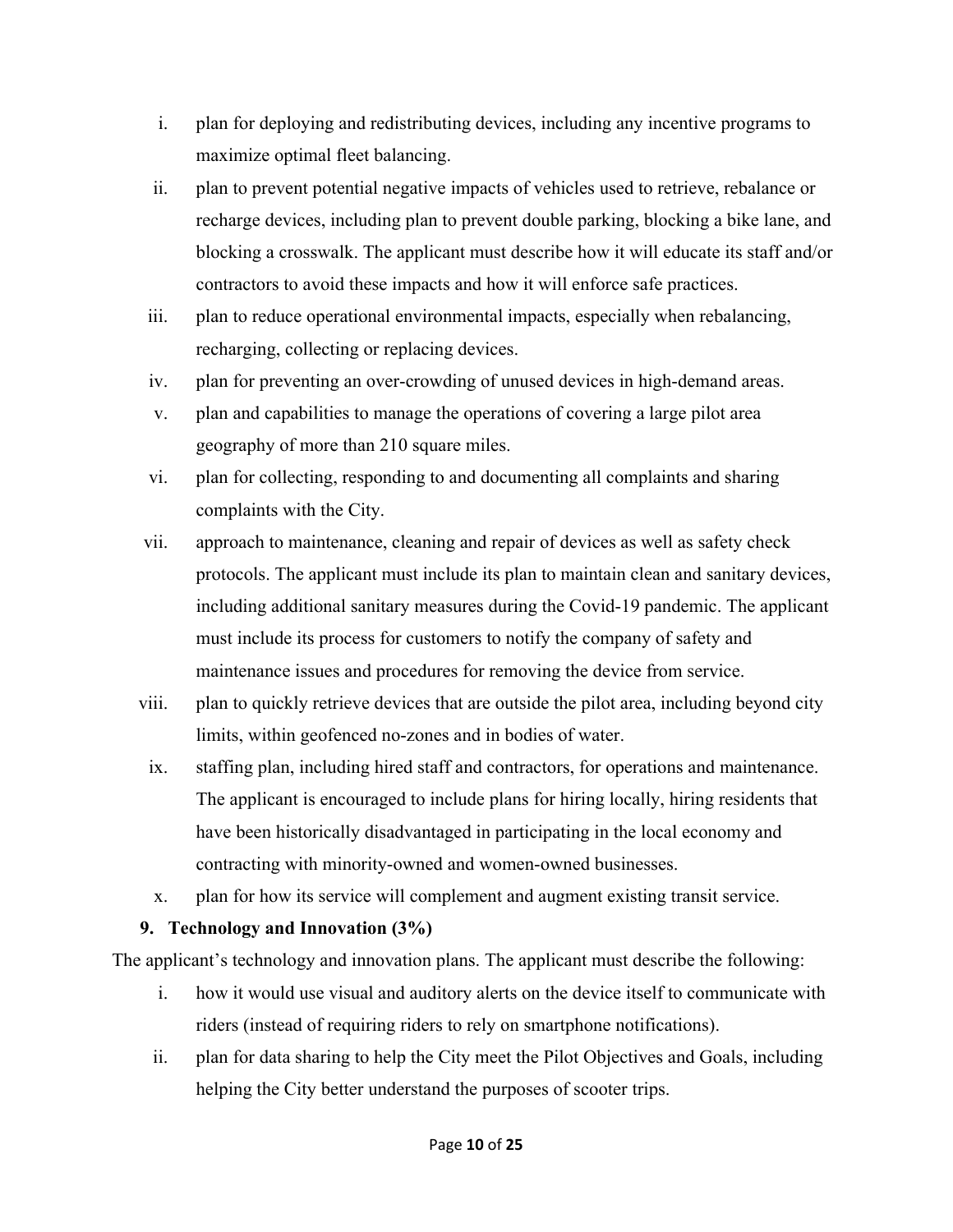iii. plan to ensure that data feeds are compliant with MDS and City standards, as provided in Paragraph VII(16), before Pilot launch.

## **10. Experience and Qualifications (10%)**

The applicant's experience and qualifications in other cities and financial security.

- i. The applicant must describe their operating experience in cities comparable to Chicago and/or where the applicant deployed a large fleet of vehicles. The applicant should include the following information about each relevant city:
	- A. The maximum fleet size deployed in the first month of operation
	- B. Total trips provided during the first month of operation
	- C. Duration of operation
- ii. Paragraph III(10) (ii) addresses the applicant's financial security. In this Paragraph  $III(10)(ii)$  the scoring rubric provided in in Paragraph  $III(2)$  shall not apply. Instead, for Paragraph III(10)(ii), responses will be given a "0" or "4" point score. A score of "0" will be given if an applicant cannot affirm its financial security, and a score of "4" will be given if an applicant affirms its financial security.

Does the applicant have sufficient financial capacity (including but not limited to cash flow and/or cash reserves) to remain in service for the full duration of the Second Phase Scooter Sharing Pilot program while meeting all pilot requirements, including fleet size and staffing capacity? The applicant must choose "A" or "B" in the below:

- A. Yes, the applicant has sufficient financial capacity to meet the reequipments stated in the preceding paragraph.
- B. No, the applicant has no sufficient financial capacity to meet the reequipments stated in the preceding paragraph.

# **11. Past Performance (15%)**

This Paragraph III(11) does not require any response from the applicant. Instead, this part will be scored by City staff based on objective assessment of data for the First Phase Scooter Sharing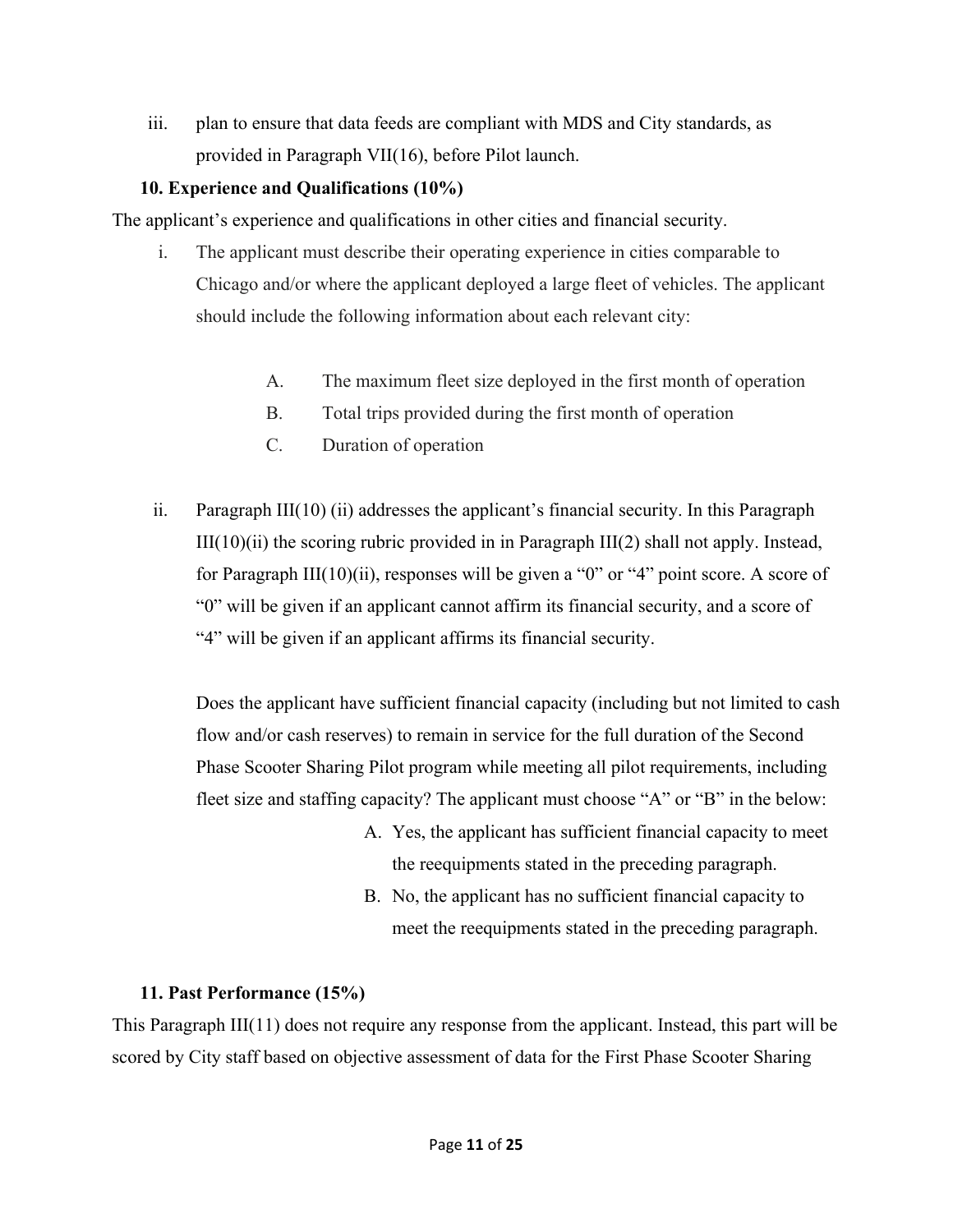Pilot. In this Paragraph III(11), the scoring rubric provided in in Paragraph III(2) shall not apply. Instead, the rubric for each item provided below shall apply.

- i. Past performance on data reporting:
	- A. "3" points if the applicant has no major data ingestion issues by the end of the pilot
	- B. "2" points if Remix could not ingest the data by the end of the pilot, but no other major issues
	- C. "1" point if neither Remix nor the City could ingest the data.
- ii. Rebalancing and Priority Area compliance: The percentage of days for which data is available that a vendor met the priority area rebalancing requirement:
	- A. "12" points for applicants who were in the top quintile of performance among all 2019 vendors.
	- B. "8" points for applicants who were in the second quintile of performance among all 2019 vendors.
	- C. "4" points for applicants who were in the third quintile of performance among all 2019 vendors.
	- D. "0" points for applicants who were in the bottom two quintiles of performance among all 2019 vendors.
- iii. Ability to deploy larger numbers of devices:
	- A. "6" points if the applicant's deployment averaged at least 200 or more scoters per day in at least 2 different months of the pilot.
	- B. "4" points if the applicant's deployment averaged at least 150 or more scoters per day in at least 2 different months of the pilot.
	- C. "2" points if the applicant's deployment averaged at least 100 or more scoters per day in at least 2 different months of the pilot.
	- D. "0" point if the applicant's deployment did not average at least 100 or more scoters per day in 2 different months of the pilot.
- iv. Excess fleet deployment:
	- A. "3" points if the applicant's deployment never averaged more than 250 scoters per day in any month of the pilot.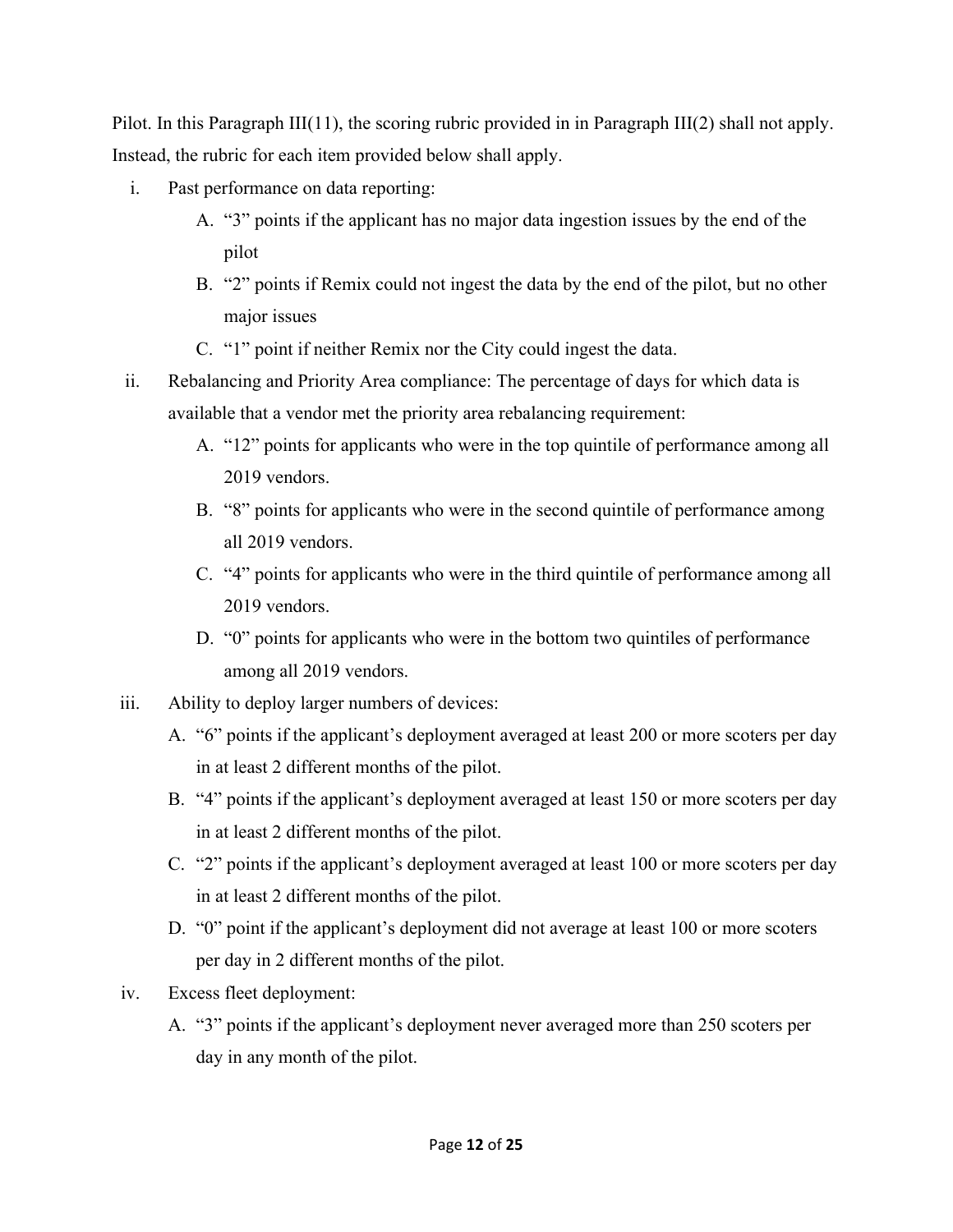- B. "2" points if the applicant's deployment averaged more than 250 scoters per day in 1 month of the pilot.
- C. "1" points if the applicant's deployment averaged more than 250 scoters per day in 1 or 2 months of the pilot.
- D. "0" point if the applicant's deployment averaged more than 250 scoters per day in 3 or more months of the pilot.
- v. Number of 311 complaints, per 100 devices deployed per day (overall average)
	- A. "3" points for 15 or fewer complaints.
	- B. "2" points for 20 or fewer complaints.
	- C. "1" point for 25 or fewer complaints.
	- D. "0" point for more than 25 complaint.

## **IV. Vendor Selection**

- 1. **Minimum qualification.** To be considered for participation in the Second Phase Scooter Sharing Pilot, the applicant must meet or obtain a "pass" grade, as determined by the Commissioner or her designees, all the minimum eligibility requirements listed in Part II of this terms and conditions document.
- 2. **Applicant ranking.** To be considered for participation in the Second Phase Scooter Sharing Pilot, the applicant must be among the top 3 ranking eligible applicants based on the evaluation criteria specified in Part III of this terms and conditions document as determined by the Commissioner or her designees. If any selected applicant fails to meet the requirements provided in this terms and conditions document or if the permit of any vendor is revoked as provided in Paragraph VIII(a), the City shall reserve the right to replace such applicant or vendor with an otherwise eligible applicant who shall be among the top 3 ranking applicants without considering the disqualified applicant or the vendor whose permit is revoked.
- 3. **Lottery.** The City reserves the right to utilize a lottery process to break ties between or among equally ranking applicants.
- 4. **Compliance.** To be considered for participation in the Second Phase Scooter Sharing Pilot a selected applicant, in addition to other requirements provided in this terms and conditions document, must: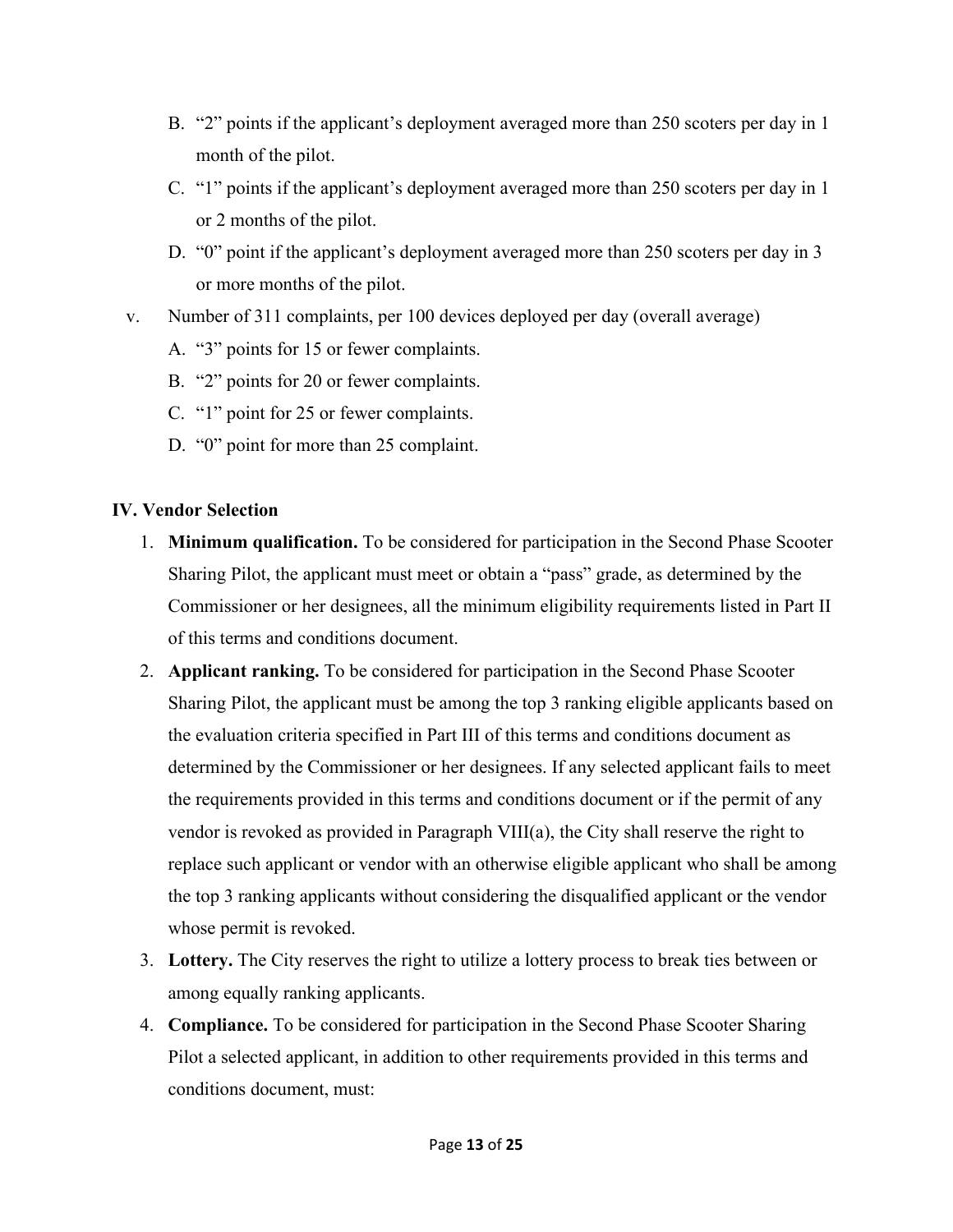- i. submit to the City a signed agreement, in a form prescribed by the Commissioner, within 10 days of selection.
- ii. must effect payment of the administrative fee provided in Paragraph III(6) of this terms and conditions document with their signed agreement.
- iii. must deliver a sample of each scooter the vendor is intended to deploy during the Second Phase Scooter Sharing Pilot on or before July 27, 2020.
- iv. Demonstrate, in a manner and time prescribed by the Commissioner, its ability to integrate data with the City in the Mobility Data Specification (MDS) standard as provided in Paragraph VII(17).
- v. Provide other documents and information pertinent to the pilot in a form and manner requested by the Commissioner.

# **V. Duration of the scooter sharing EBP; business operations window of the pilot program.**

- 1. Consistent with Section 4-4-022 of the Code, the scooter sharing EBP shall be nonrenewable and shall be valid for a maximum of two years, from June 15, 2019 to June 14, 2021.
- 2. The business operations window of the Second Phase Scooter Sharing Pilot shall be determined by the Commissioner in her sole discretion. The Commissioner, in her sole discretion, reserves the right to change the dates of the business operations window of the Second Phase Scooter Sharing Pilot. The business operations window of the Second Phase Scooter Sharing Pilot shall not be for a duration of more than 4 months.
- 3. The Commissioner, in her sole discretion, reserves the right to add an additional business operations window for the pilot program within the two-year permit period provided in Paragraph V(1).
- 4. The City has no obligation to add an additional business operations window for the pilot program, or to create a permanent business license category for the permitted business activity.
- 5. The Commissioner, in her sole discretion, reserves the right to require vendors to temporarily remove scooters from the ground, as directed by the Commissioner, in order to address concerns posed by inclement weather or otherwise to protect the health and safety of the residents of the City.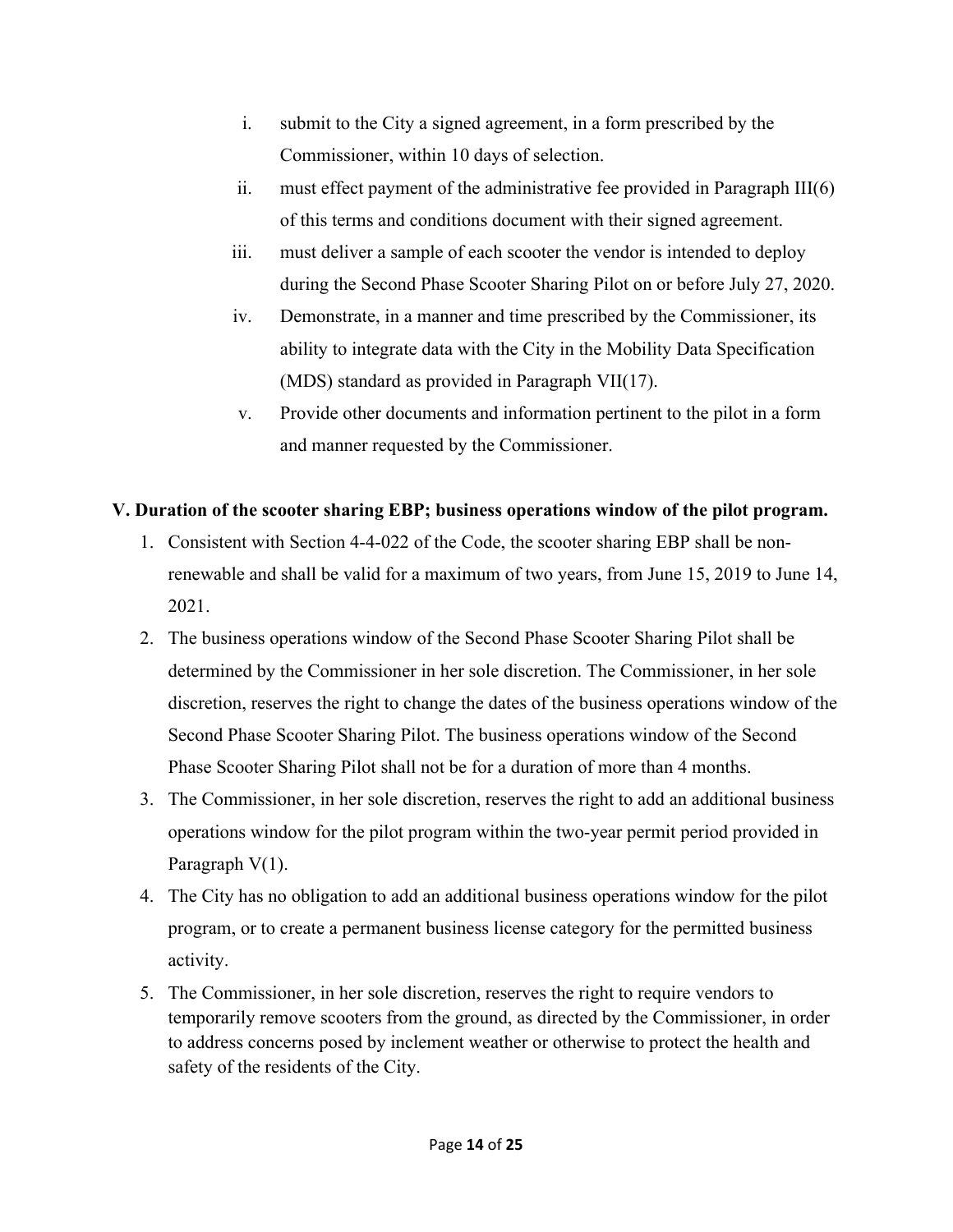#### **VI. Total Number of Scooters for the program and for each vendor.**

- 1. Each eligible applicant's number of allowed scooters for the business operations window shall be 10,000 divided by the number of vendors selected to participate in the Second Phase Scooter Sharing Pilot program. To be considered approved for the Second Phase Scooter Sharing Pilot program, an otherwise eligible applicant must launch at least:
	- A. 50 percent of its allowed scooters deployed and available to ride on the 1st day of the pilot;
	- B. 60 percent of its allowed scooters deployed and available to ride on the  $8<sup>th</sup>$ day of the pilot;
	- C. 70 percent of its allowed scooters deployed and available to ride on the  $15<sup>th</sup>$  day of the pilot;
	- D. 80 percent of its allowed scooters deployed and available to ride on the  $22<sup>nd</sup>$  day of the pilot; and
	- E. 90 percent of its allowed scooters deployed and available to ride on  $29<sup>th</sup>$ day of the pilot.
- 2. The total number of scooters for the Second Phase Scooter Sharing Pilot program shall be 10,000. The Commissioner reserves the right to increase the total number of scooters initially allowed for the Second Phase Scooter Sharing Pilot program. If the Commissioner exercises that right, distribution of additional scooters to participating vendors shall be based on the performance of the participating vendor, including but not limited to: compliance with the terms of the pilot program, customer utilization rate of the vendor's scooters, accessibility of the vendor's scooter's for people with disabilities, and compliance with equity and rebalancing, operations and maintenance, data-sharing and parking requirements.

#### **VII. Operational Requirements.**

1. *Launching from a private property.* Vendors must launch all scooters from a supporting private property on the first day of launch. In order to operate from a private property, vendors must be in compliance with all applicable requirements of the Chicago Zoning Ordinance and must have prior written permission from the owner or lessee of any private property to be used and provide such permission to the Commissioner at the time of permit application.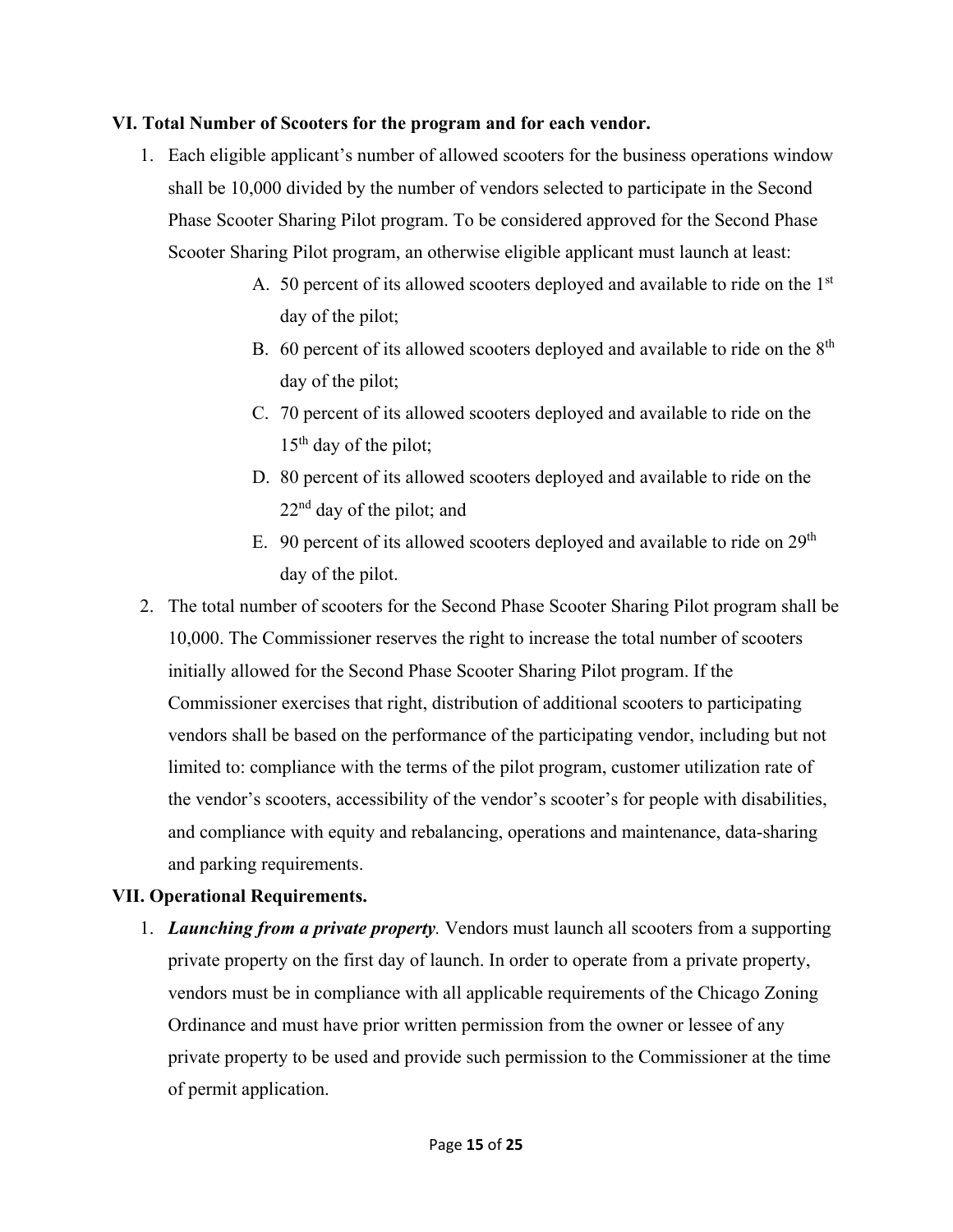- 2. *Operation within the pilot area.* The permit authorizes vendors to operate only within the pilot area from 5 a.m. to 10 p.m. Scooters shall not be available for rent outside of the operating hours. A vendor must retrieve any scooter parked outside of the pilot area within 2 hours of knowledge of the location of such scooter, and such scooter shall not be made available for rent until returned to the pilot area. Vendors are strongly encouraged strongly encourages to prioritize retrievals and corrections of scooters reported as a hazard for people with disabilities and those reported as interfering with the operations of the Chicago Transit authority. A vendor shall use technology to make scooters parked outside of the pilot area to not be accessible to users, and the vendor shall not make such scooters visible for rent in the vendor's online application.
- 3. *Scooter requirements.* All scooters operating in the City must meet the requirements of a low-speed electric mobility device, as that term is defined in Section 9-4-010 of the Code. That means, that each scooter: (i) has no operable pedals; (ii) is no more than 26 inches wide; (iii) weighs less than 100 pounds; and (iv) is powered by an electric motor that is capable of propelling the device with or without human propulsion at a maximum speed of 15 miles per hour on a paved level surface. In addition, each scooter must be equipped with the following features and abilities: warning bell, a front white light, and a rear red light visible from a distance of at least 500 feet and that stays illuminated for at least 90 seconds after coming to a full stop, hand and foot brakes, and a unique identifier. All vendor scooters used in the Second Phase Scooter Sharing Pilot program must be Lock-to Scooters.
- 4. *Non-functional scooters.* Except as otherwise provide in this Paragraph, A vendor must retrieve, or replace the battery of, any scooter that is non-functional due to a depleted battery or other damage within 2 hours of knowledge of the location of such scooter. A vendor shall use technology to make such scooters to not be accessible to users, and such scooters should not be visible for rent in the vendor's online application. Instead of retrieving a scooter that is non-functional due to a depleted battery, a vendor may swap the depleted battery with a new or charged battery without retrieving the scooter within 2 hours of knowledge of the location of such scooter.
- 5. *Compliance with laws and rules and the terms of the pilot program.* Vendors shall comply with all applicable laws and rules, and the terms and conditions of this scooter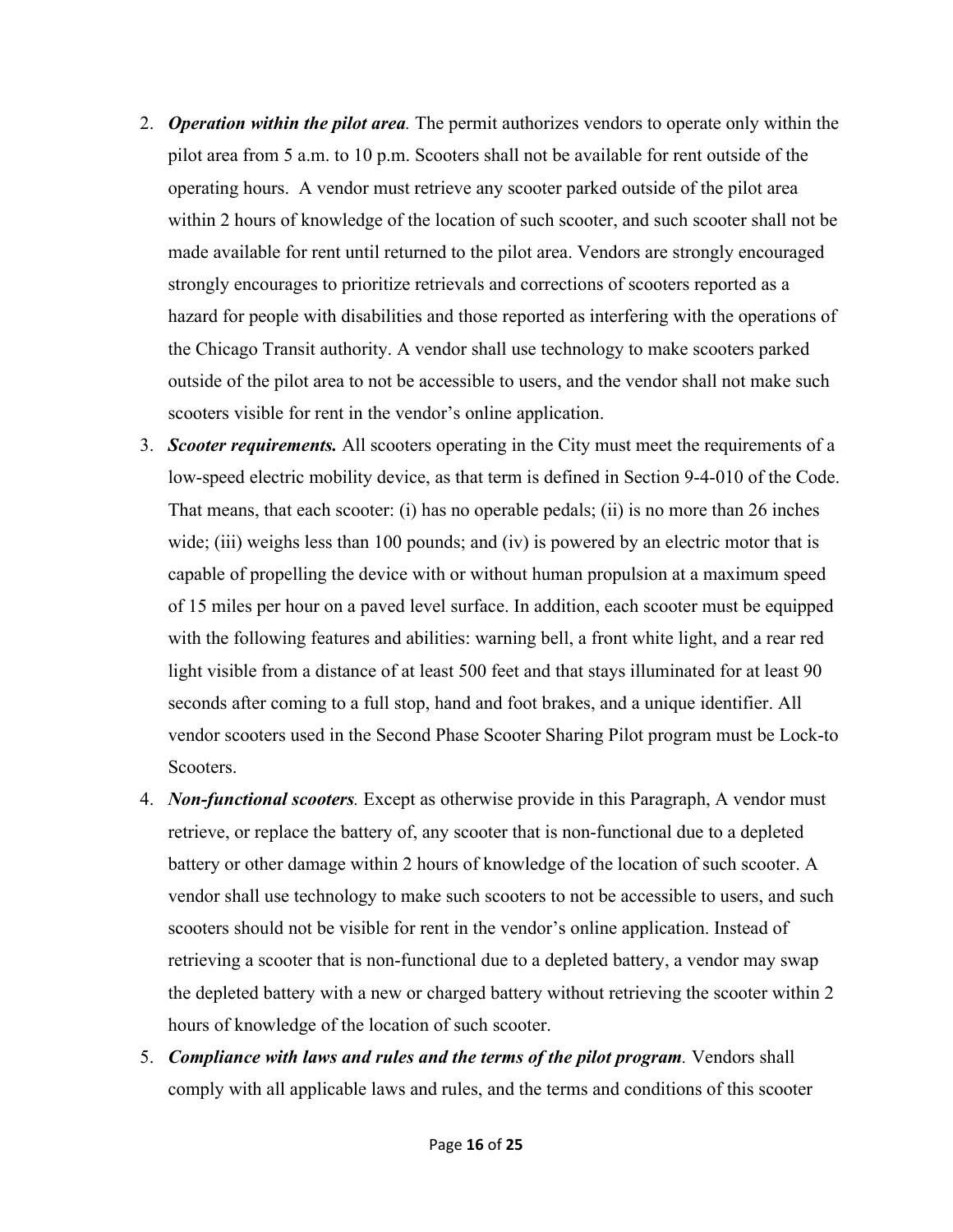sharing EBP. Specifically, vendors shall comply with all applicable tax laws, including the Chicago Personal Property Lease Transaction Tax Ordinance, codified at Chapter 3- 32 of the Code, and the Chicago Use Tax for Nontitled Personal Property, codified at Chapter 3-27 of the Code. Vendors are also encouraged to consult with their own tax attorneys or accountants to determine tax obligations applicable to the business they are conducting under the scooter sharing EBP. In addition, pursuant to Section 9-52-130 of the Code, scooters must be operated the same way as bicycles are operated. Also, scooters may be parked in compliance with these terms and conditions and Section 9-52- 130 or other applicable provisions of the Code. Therefore, vendors must acknowledge and transmit to their customers that: (i) scooters are permitted to be operated only on the City's bike lanes or paths; (ii) except as otherwise provided in Section 9-52-020 of the Code, scooters cannot be operated on sidewalks; and (iii) where there is no bike lane or path, scooters are allowed to be operated on city streets but that such streets are not intended to be used by scooters.

- 6. *Contact information on scooters.* A vendor shall have easily visible contact information on each of its scooters used in the pilot program to receive direct notice of any issues or incidents regarding operation of its scooters during the pilot program, including the vendor's name, website and email address, a toll-free phone number with 24 hours a day, 7 days a week customer support hotline in English, with translation services available in the following languages: Spanish, Polish, Korean, Arabic, Hindi and Mandarin. In addition, a vendor shall have on each of its scooters used in the pilot program the scooter's unique identifier, vendor's name and phone number in braille and raised lettering. The vendor must also display contact information on its website and smartphone applications. A vendor must also have a designated contact person for communications with the City.
- 7. *Scooter maintenance.* Each vendor shall conduct maintenance on each of its scooters used in the pilot program at least once per a calendar month during the business operations window. A vendor must record, and shall make available to the City upon request, the following scooter maintenance information: (i) the frequency and extent of scooter maintenance and cleaning; (ii) employees, services, or contractors conducting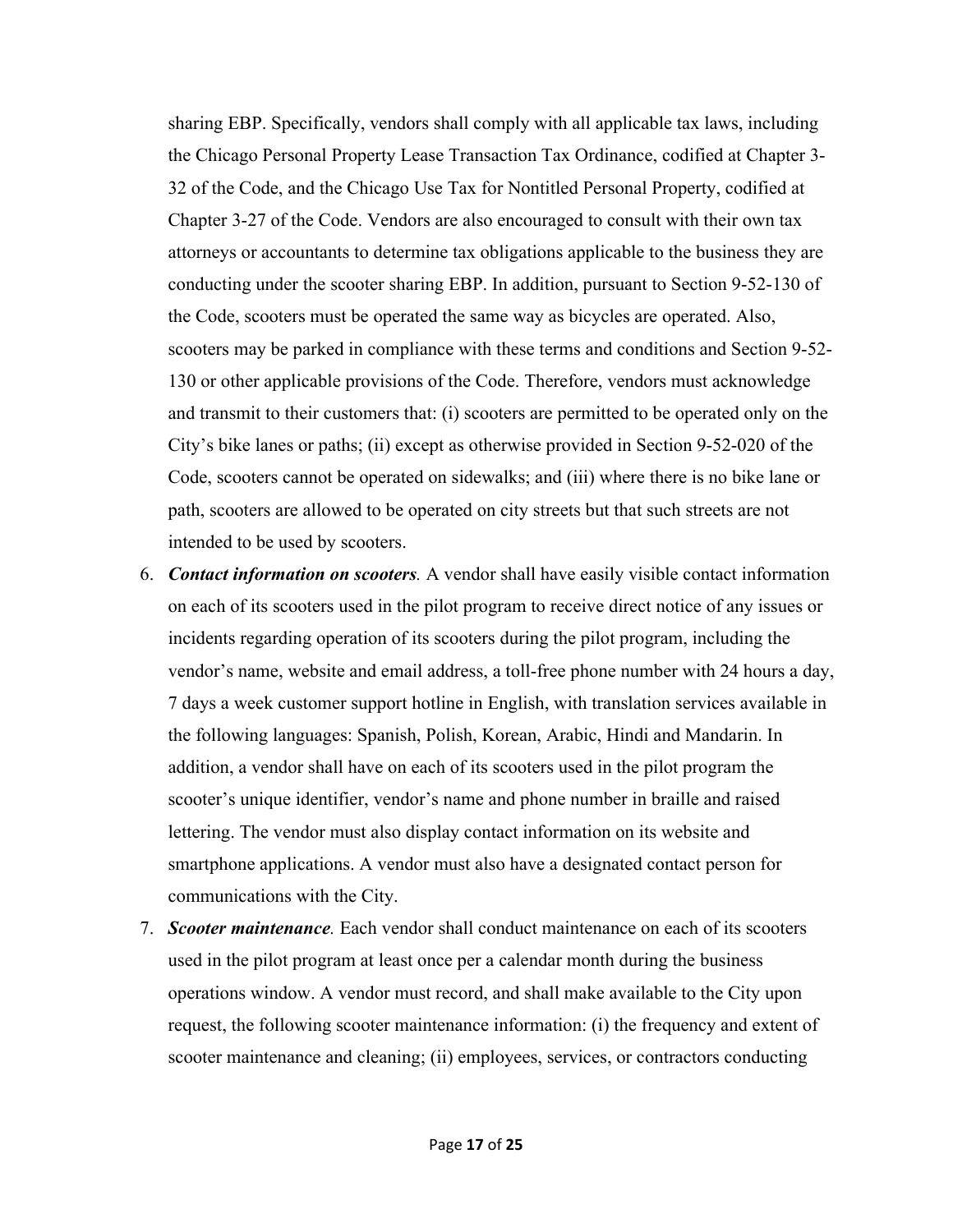scooter maintenance for the vendor; (iii) the average lifespan of main scooter parts, and (iv) the vendor's scooter disposal and recycling practice.

- 8. *Geo-fencing.* The Commissioner may require a vendor to use geo-fencing technology and capability to restrict operations in certain areas, including, but not limited to, during special events or emergencies, or during public safety, or operational needs as determined by the Commissioner, to exclude areas outside of the jurisdiction of the City, or based on data, complaints, or other information gathered during the pilot program. In addition, a vendor is required to use geo-fencing technology and capacity to restrict operations in the Bloomingdale Trail (the 606), the Central Business District and the Lakefront Trail as shown in the attached Second Phase Scooter Sharing Pilot Area Map. It is the responsibility of the vendor to implement and notify users of this restriction. Also, the vendor must use a geo-fencing technology, including technology to decelerate and ultimately stop scooters that are being operated from inside the pilot area to a quarter of a mile outside of the pilot area, so that its scooters cannot be operated outside of the permit area during the business operations window.
- 9. *Equity Requirements.* Vendors must be committed to addressing equity issues and utilizing their scooter service to expand mobility to people facing financial and technological barriers. These barriers must be addressed in vendors' operations and communications programming, including providing cash payment options for the unbanked community, and providing locating and locking capabilities without the use of smartphones for customers with limited technology access. To support public knowledge of these options, vendors must create and distribute print publications and a webpage explaining their cash payment options, phone access, program qualifications (if any), and how residents can access scooters via these methods.

#### 10. *Hiring plans.*

- (a) Vendors are encouraged to include in their hiring plan steps they will take to identify, train, and employ local residents that have been historically disadvantaged in participating in the local economy.
- (b) Vendors are also encouraged to have specific contracting goals for minority and women-owned businesses including, but is not limited to, the creation of local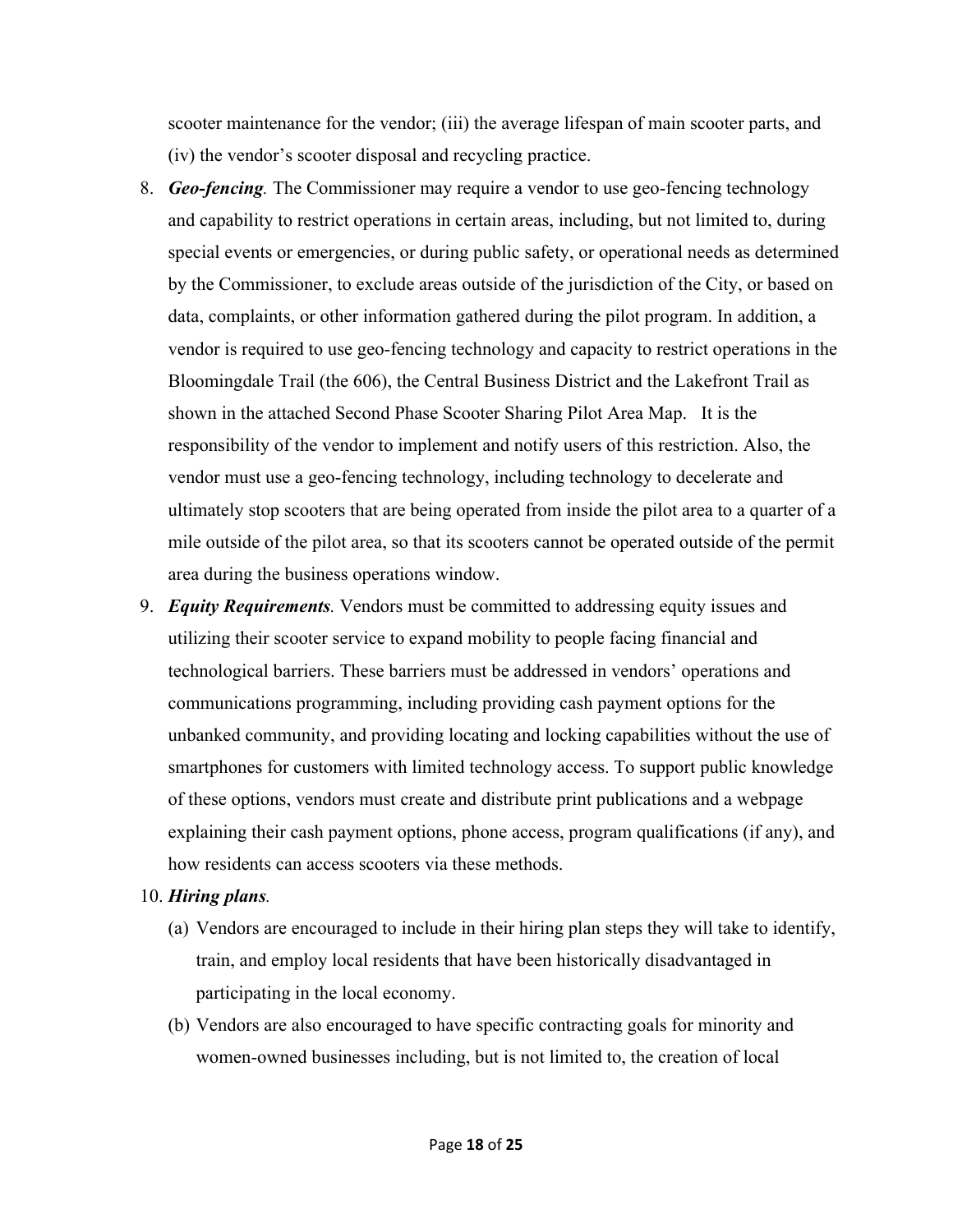workforce development and training programs, and the establishment of partnerships with local workforce development and training programs or organizations.

- (c) Vendors must, to the extent practically possible, implement their hiring approaches immediately and uphold their commitments over the duration of the pilot program.
- (d) Vendors are encouraged to hire: (i) 75% of their staff from Chicago; and (ii) at least 30% of their staff from job training placement programs operating in Chicago.

#### *11. Rebalancing.*

- (a) Vendors must relocate any scooter parked outside of the pilot area, and any nonfunctional scooter, within 2 hours of notification by the City or a resident.
- (b) A vendor must have at least 2.5 percent (2.5%) of its scooters in each of the 20 Priority Sub-Areas. A vendor must rebalance scooter distribution in the 20 Priority Sub-Areas, at least twice a day at 7 a.m. and 2 p.m. The City may check scooter rebalancing status at these at other times at its discretion.

#### *12. Parking.*

- (a) A vendor must be equipped with photo and geo-fencing technology to ensure parking compliance. A vendor must require its customers to properly park scooters they rented and must also require those customers who rent scooters with their smartphones to send pictures of such properly parked scooters to the vendor at the end of the trip.
- (b) Scooters must be parked in compliance with Section 9-52-070 of the Code, which states that: "No person shall park a bicycle upon a street other than upon the roadway against the curb or upon the sidewalk against a rack, parking meter or sign pole to support the bicycle or against a building or at the curb in such manner as to afford the least obstruction to pedestrian traffic." Under the law scooters must be parked as a bike would be parked. Scooters may also be parked in compliance with as otherwise specifically provided in Section 9-52-130 or other parts of the Code.
- (c) In addition to compliance with Section 9-52-070 of the Code and other applicable provisions of the Code: (i) scooters must be parked upright and with a minimum of 6 feet clearance between the scooter and all public way encumbrances; (ii) scooters cannot be parked within 10 feet of street corners or intersections, or along building facades or block fire hydrants, bus stops, loading zones, or building access points; and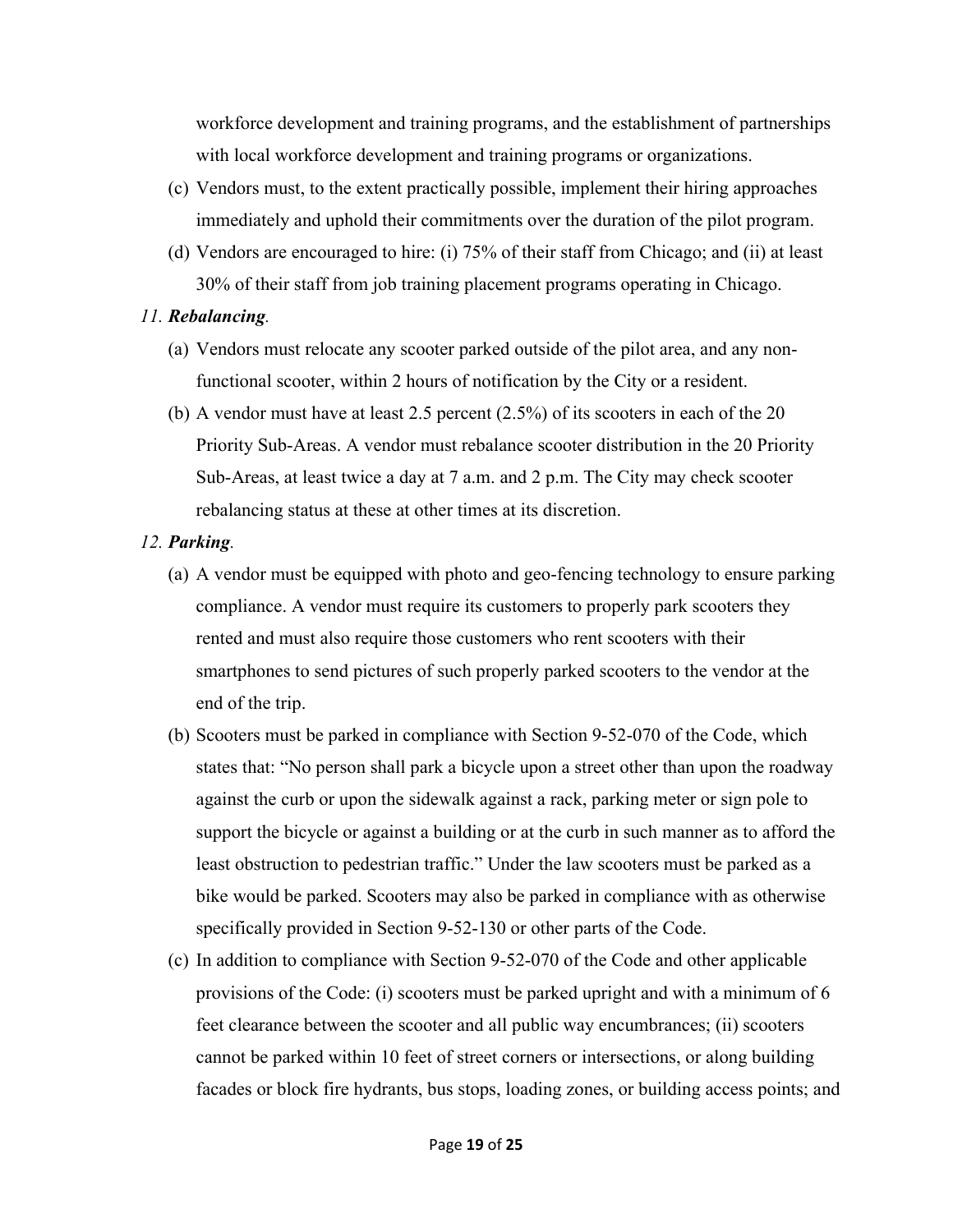(iii) parked scooters must be locked to a fixed physical object allowed for such locking, including a rack, parking meter or sign pole.

- (d) Vendors shall remedy any issues regarding the vendor's scooters that are not parked lawfully or in accordance with conditions attached to the issuance of the emerging business permit within 2 hours of the report, 24 hours a day, 7 days a week.
- (e) Vendors are encouraged to take proactive steps to prohibit the parking of excessive number of scooters in a single location.

#### *13. Outreach and education.*

- (a) Vendors are strongly encouraged to share educational messages within CTA trains, buses, stations and stops. These educational messages must show diversity and the safe behaviors that are expected of scooter riding and parking.
- (b) Vendors are required to create a package of educational messaging for social media that are to address the following five topics: (i) proper riding; (ii) proper parking; (iii) sharing the bike lane; (iv) riding with the flow of traffic; and (v) what to do in the event of a crash. Vendors must share this educational messaging with the City of Chicago's SAFE Ambassadors and Vision Zero team to share on social media platforms. Each vendor is also required to share messaging on the above topics to a large audience on a major social media platform at least three times per week for the duration of the Second Phase Scooter Sharing Pilot.
- (c) Vendors are required to partner with the Chicago Police Department (CPD) in Vision Zero areas and in the pilot area to provide free helmets. Vendors are also required to partner on scooter education at least once per month. Vendors are especially encouraged to partner with the following CPD districts: 3, 5, 6, 7, 10, 11, 12, 15, 22, 25.
- (d) Vendors are required to engage with the CPD for National Night Out, offering free rides and helmets for participating residents of the city.
- (e) Vendors are required to partner with City of Chicago SAFE Ambassadors at a minimum of two community events on the West and South sides each month, for a total of eight community events. Vendors must offer free learn-to-ride opportunities with helmet giveaways.
- (f) Vendors are required to create an app-based quiz for new users that includes safety questions addressing, at least, sharing the lane, the proper direction of travel and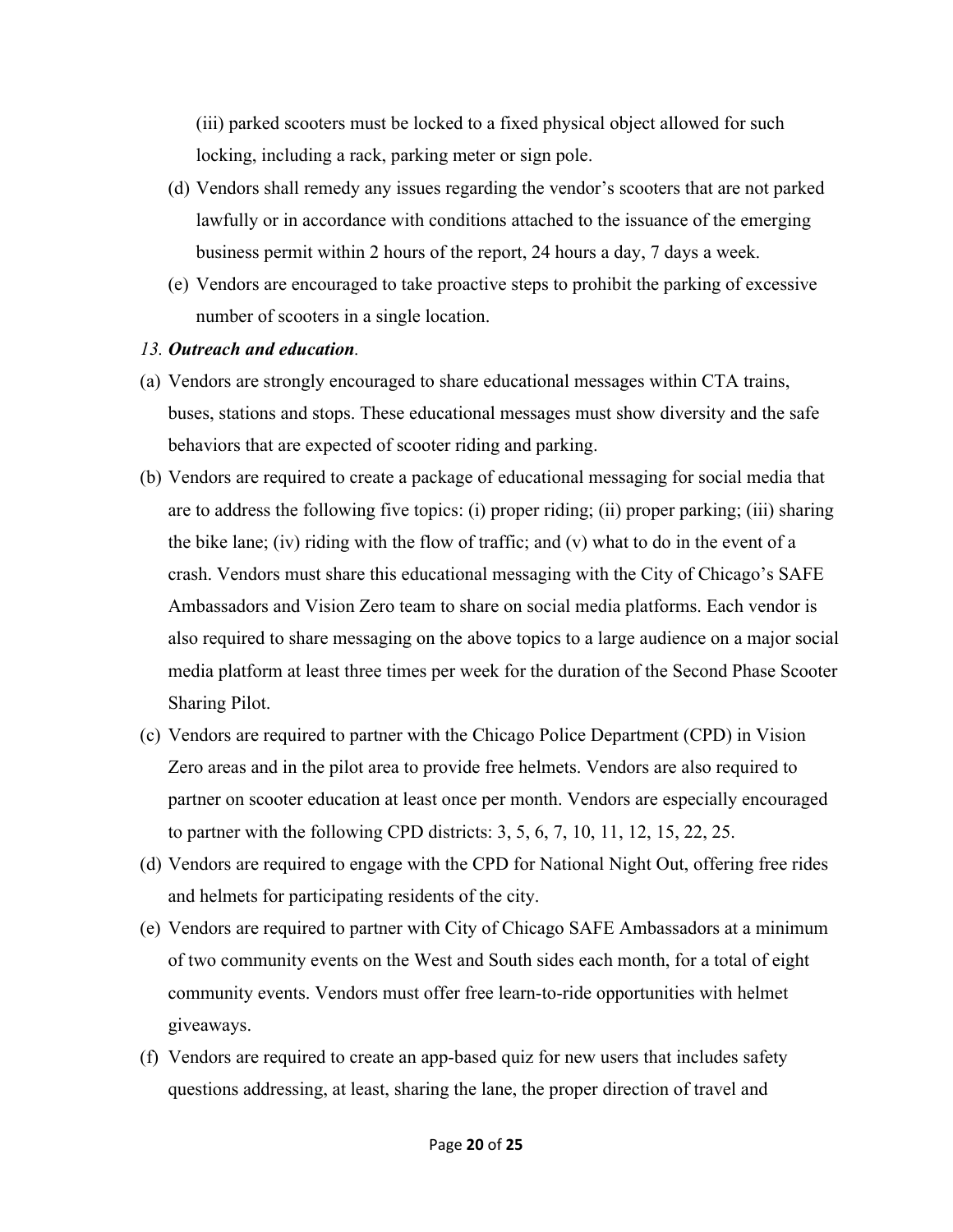exclusion areas. The City's Department of Transportation must approve the questions, and the user must answer 80% of questions correctly to proceed using a scooter under the pilot program.

## *14. Consumer agreements and privacy.*

- (a) Vendors must provide a copy of their user agreements and privacy policies to the Commissioner. Vendors must provide notice to the Commissioner regarding any changes to these terms of service, user agreements, or privacy policies for the duration of the business operations window of the pilot program.
- (b) Vendors shall not require users to share their private data with third parties in order to use the vendors' scooters. Vendor may allow users to opt-in (not to opt-out) to providing access to their contacts, photos, files, other private data and third-party data sharing only with clear notice to the customer.

## *15. Safety and regulations.*

- (a) Vendors shall not rent their scooters to any individual who is under the age of 18 years old as part of the pilot program. Provided, however, vendors may rent scooters to any individual who is 16 or 17 years old with the consent of the parent or guardian of such individual.
- (b) Vendors must have visible language on the vendors' website and smartphone application that informs operators about applicable laws and regulations requiring operators to agree to follow rules before allowing them to unlock a scooter. Vendors must also have visible language on vendors' website and smartphone application that informs riders about proper scooter parking practices.
- (c) Vendors shall work with local businesses or other organizations to promote the use of helmets by scooter users through partnerships, promotional credits, and other incentives.
- 16. *Data Sharing requirements.* Each vendor shall integrate data with the City with GBFS and MDS standards. Each vendor shall cooperate with the City's Department of Department of Assets, Information, and Services to ascertain whether such vendor has the technological capability to integrate data with the City with GBFS and MDS standards. The following requirements shall apply regarding data sharing: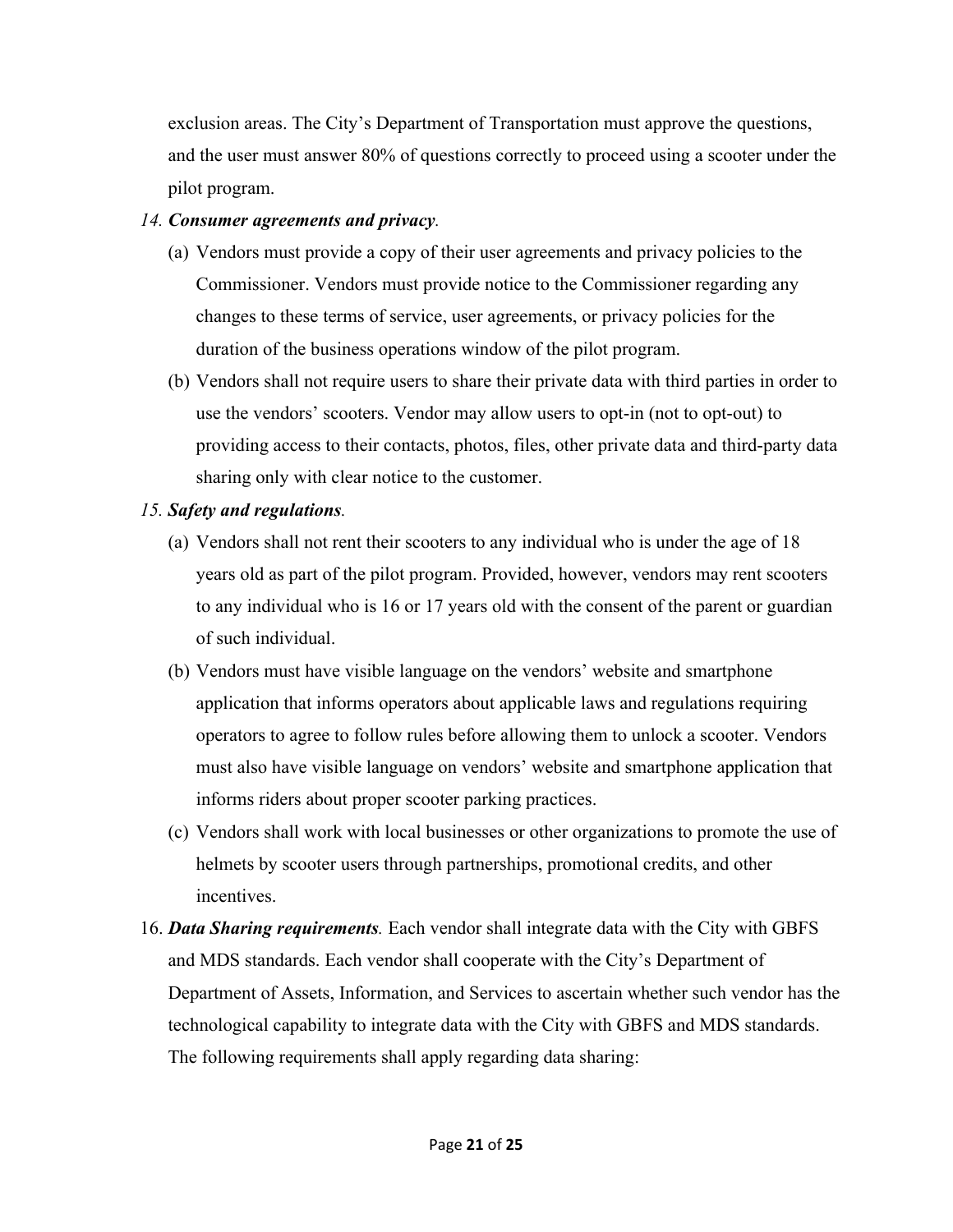- (a) The City may update these data requirements at any time during the term of the pilot program and require vendors to use the most current version of the requirements.
- (b) Vendors shall establish and share API endpoints that adhere to the latest Mobility Data Specification API ("MDS", available at https://github.com/openmobilityfoundation/mobility-data-specification).
- (c) Vendors shall provide a data sharing API that is compatible with the latest GBFS specification that can be found at: https://github.com/NABSA/gbfs
- (d) Vendors shall ensure that the City, including its contractors and employees, is provided with authentication tokens for accessing the MDS data. Email communication from the Commissioner of Business Affairs and Consumer Protection that a contractor or employee is working on behalf of the City shall be sufficient evidence to require the vendor to provide access to MDS feeds to the contactor or employee under this subsection.
- (e) Vendors shall provide other data sets related to the pilot program as requested by the City.
- (f) A vendor shall accompany any data made available to the City by an attestation, made under penalty of perjury, that the data submitted is accurate and complete.
- (g) Vendors shall assist the City in distributing an online survey to its customers upon request.
- 17. *Scooters thrown in the City's waters.* Vendors acknowledge that, except as otherwise provided in the section, Section 11-4-1410 of the Code prohibits throwing, discharging, dumping, disposing or depositing, or causing, suffering, allowing or procuring to be thrown, discharged, disposed or deposited any waste or material of any kind in Lake Michigan within three miles of the corporate limits of the City or in any other waters within the corporate limits of the City. If a vendor's scooter is thrown, discharged, disposed or deposited in the City's waters in violation of Section 11-4-1410 of the Code, in addition to any applicable penalty, the vendor shall, if practically possible, retrieve such scooter from the City's waters within 24 hours of knowledge of the incident. If the vendor does not retrieve such scooter from the City's waters within the specified time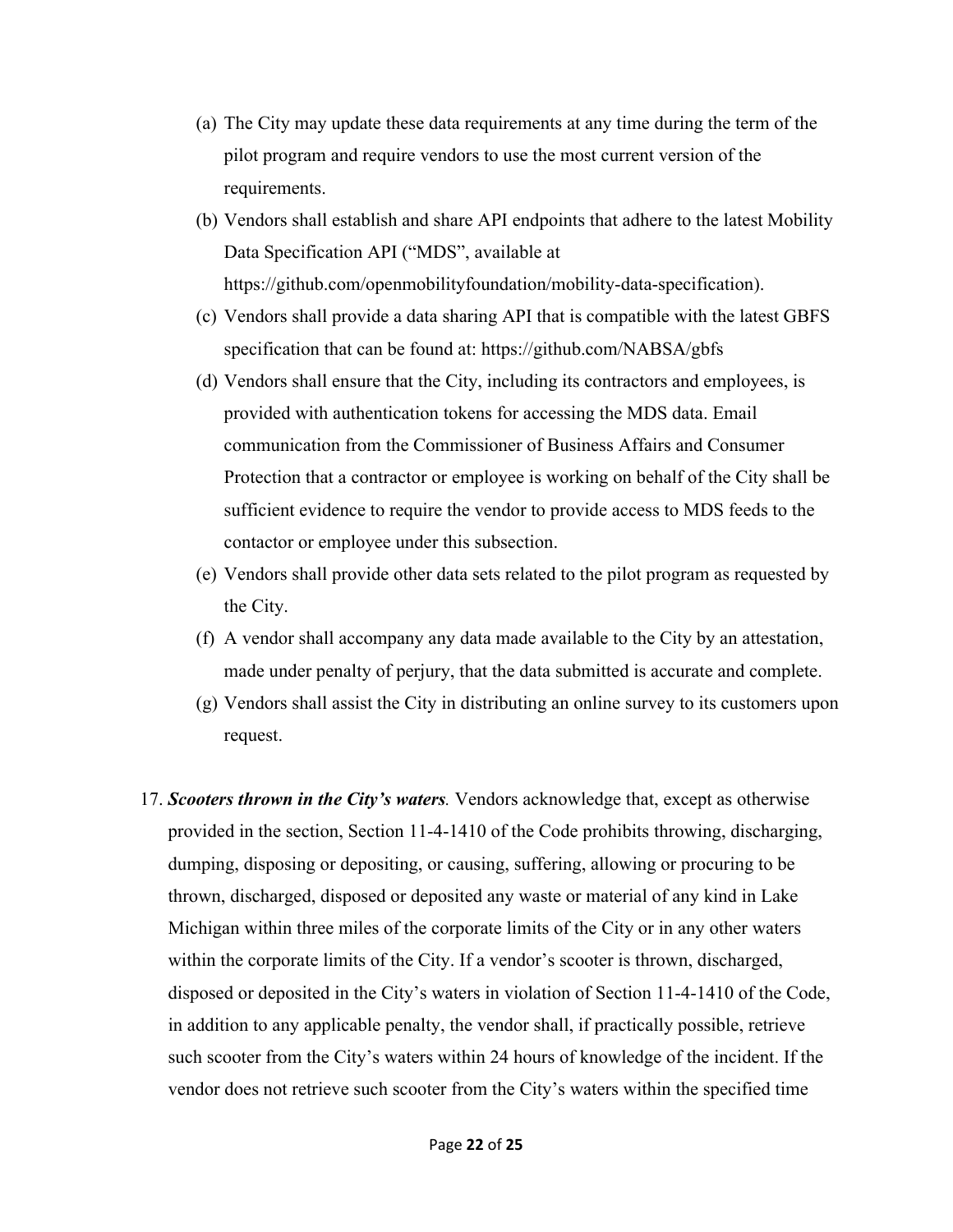limit, the City, in its sole discretion, may retrieve such scooter from the City's waters, and the vendor shall, in addition to being subject to other applicable penalties, reimburse the City's reasonable retrieval cost.

18. *Reporting criminal activities and cooperation.* If a vendor knows or suspects that any criminal activity is taking place in relation to the pilot program, such vendor shall immediately notify and cooperate with the Chicago Police Department. Vendor's cooperation with the Chicago Police Department, includes, but is not limited to, sharing information and data pertinent to the criminal activity to the extent permitted by law.

#### **VIII. Enforcement.**

- (a) A vendor's failure to comply with applicable legal requirements or the terms and conditions of the pilot program may result in the suspension or revocation or rescission of the vendor's emerging business permit, with or without prior notice, as provided in Section 4-4-022 of the Code. If a vendor's emerging business permit is suspended or revoked or rescinded, the City may direct the vendor to remove its scooters from the City's public right‐of‐way with a 24-hour notice.
- (b) The City may remove scooters that are not properly parked or that are left outside of the pilot area and are not remedied in accordance with the terms of the scooter sharing EBP. Nothing provided in this subparagraph VIII(b) shall be construed to limit the City's ability to remove, without waiting for a vendor's remedial action, any scooter that encumbers or obstructs any public way in order to protect the safety of its residents. Vendors must reimburse all costs the City incurs to remove scooters at a rate of \$100 per scooter. No scooter shall be retrieved without paying the removal cost. A scooter which is not retrieved by the vendor within 5 business days of notification of removal shall be deemed abandoned.
- (c) As provided in Section  $4-4-0.022(k)$ , operation of a business under the scooter sharing EBP shall constitute acceptance of the terms and conditions of Section 4-4-022 of the Code, any applicable rules, and the special conditions of the scooter sharing EBP. In addition to other applicable penalties, unless a different fine is provided by law, any vendor who violates Section 4-4-022 of the Code, any applicable rules, and the special conditions of the scooter sharing EBP shall be subject to the fine amount provided in 4-4-350 of the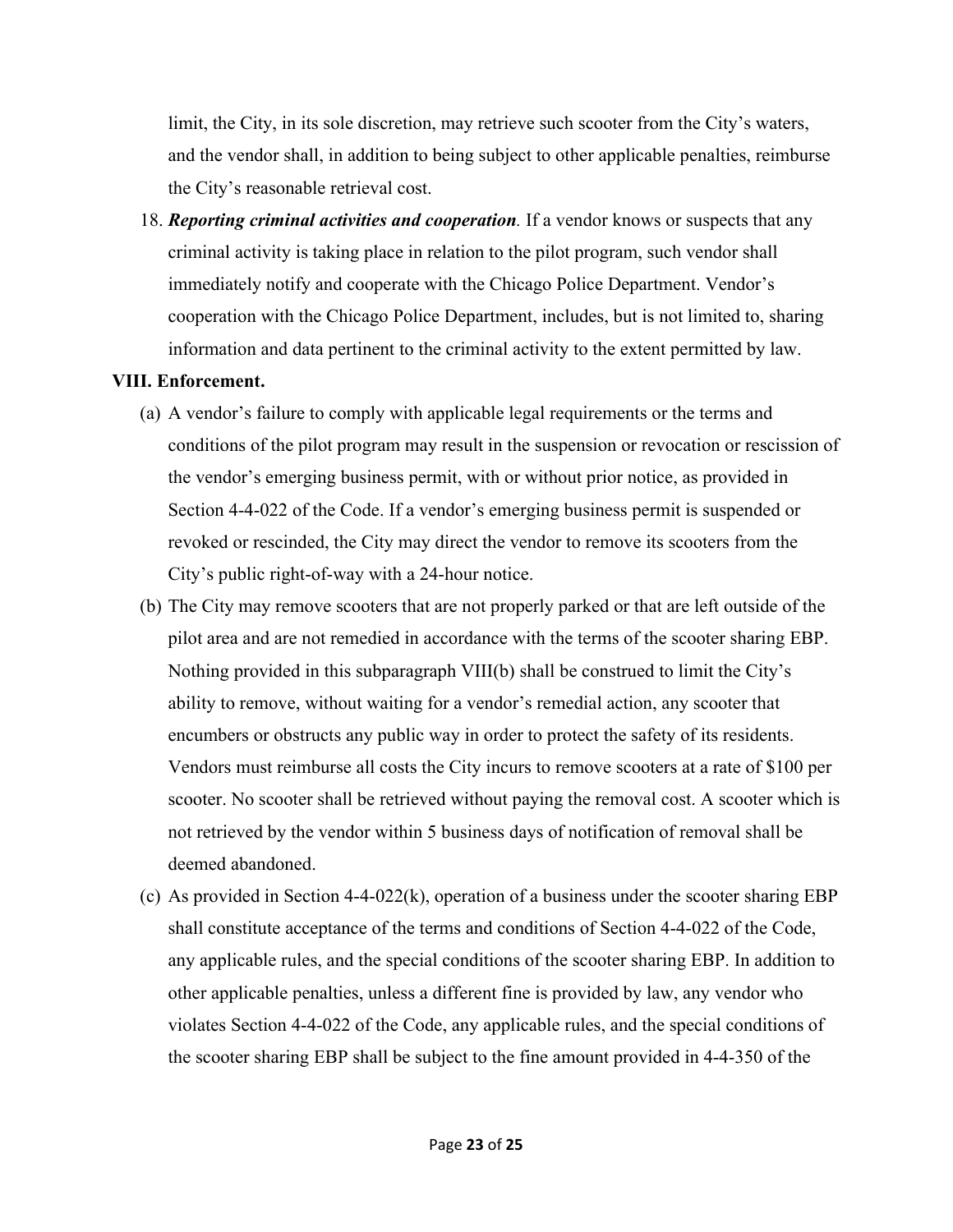Code, which is not less than \$200.00 nor more than \$1,000.00 for each offense, and each day that a violation continues shall constitute a separate and distinct offense.

**IX. Applicability.** The terms and conditions contained in this document apply to the Second Phase Scooter Sharing Pilot and supersede the terms and conditions for the First Phase Scooter Sharing Pilot.